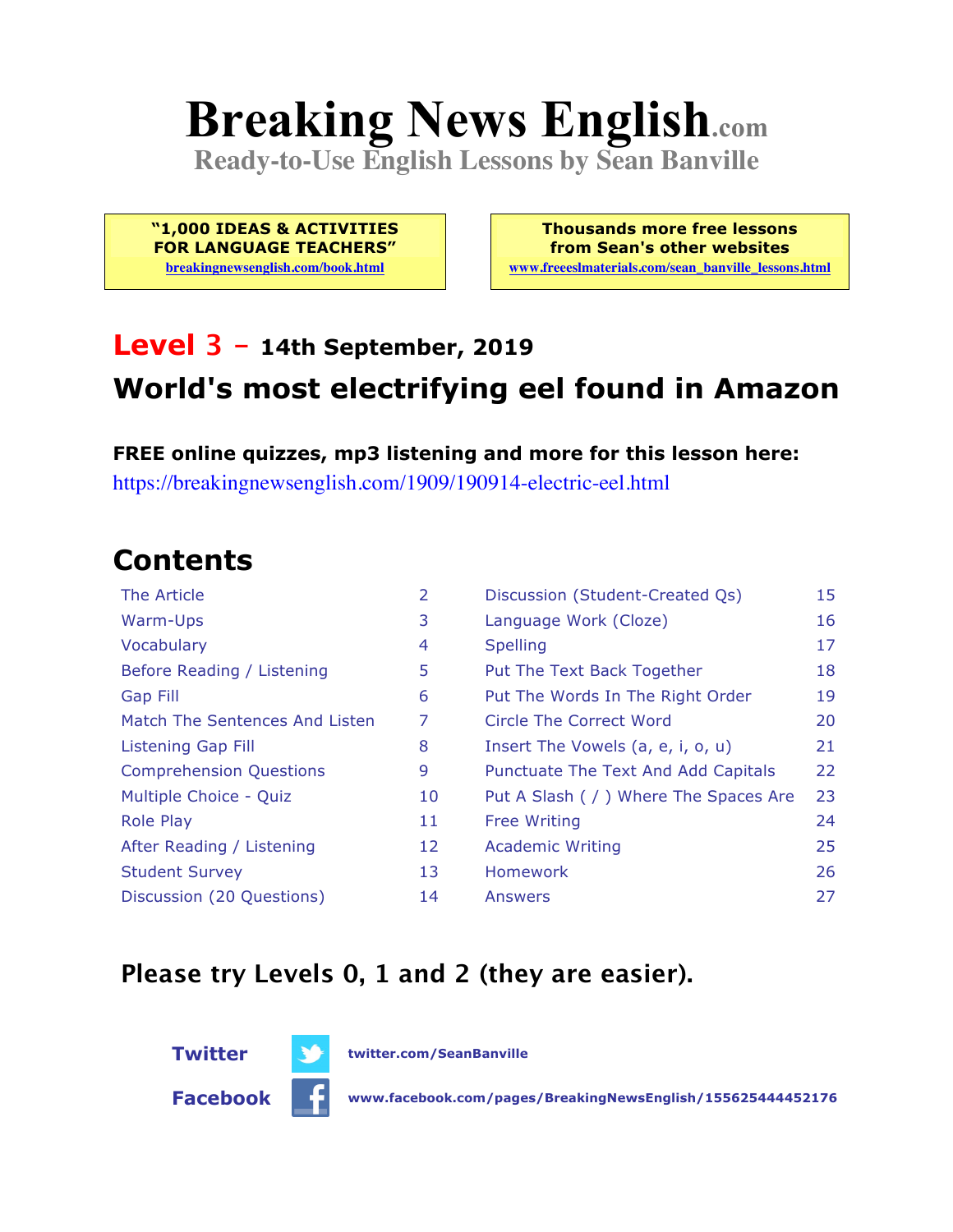## **THE ARTICLE**

From https://breakingnewsenglish.com/1909/190914-electric-eel.html

Scientists have discovered a new species of electric eel that is truly shocking. In fact, it is the most shocking creature in the world. The new eel was discovered in the Amazon. It is capable of giving someone an electric shock that is nearly eight times stronger than the electricity found in the wall socket of an American home. The eel is 2.4 meters long, weighs 45kgs, and can discharge a shock of 860 volts. Appliances in American homes need just 110 volts of electricity. The eel has enough power to give a human a severe electric shock. It is possible the shock could kill a human. The scientists wrote in the journal Nature Communications that the eel is "the strongest living bio-electricity generator".

Scientists have named the new eel Electrophorus voltai. The team of researchers actually found two new species of electric eel, but Electrophorus voltai is grabbing the headlines because of its electrical power. Up until the two recent discoveries, scientists believed there was only one electric eel in existence. Lead researcher Dr David de Santana said he would not be surprised to find more new species. He wrote: "If you can discover a new 2.4m-long fish after 250 years of exploration, can you imagine what remains to be discovered in that region?" He added: "The discovery...in Amazonia, one of the planet's biodiversity hot spots, is suggestive of the vast amount of species that remain to be discovered in nature."

Sources: https://www.**thesun.co.uk**/news/9907129/electric-eel-discovered-scientists/ https://www.**the-scientist.com**/news-opinion/newly-described-electric-eel-has-strongest-voltageyet-measured-66409 https://**newatlas.com**/biology/new-electric-eel-species-shocking/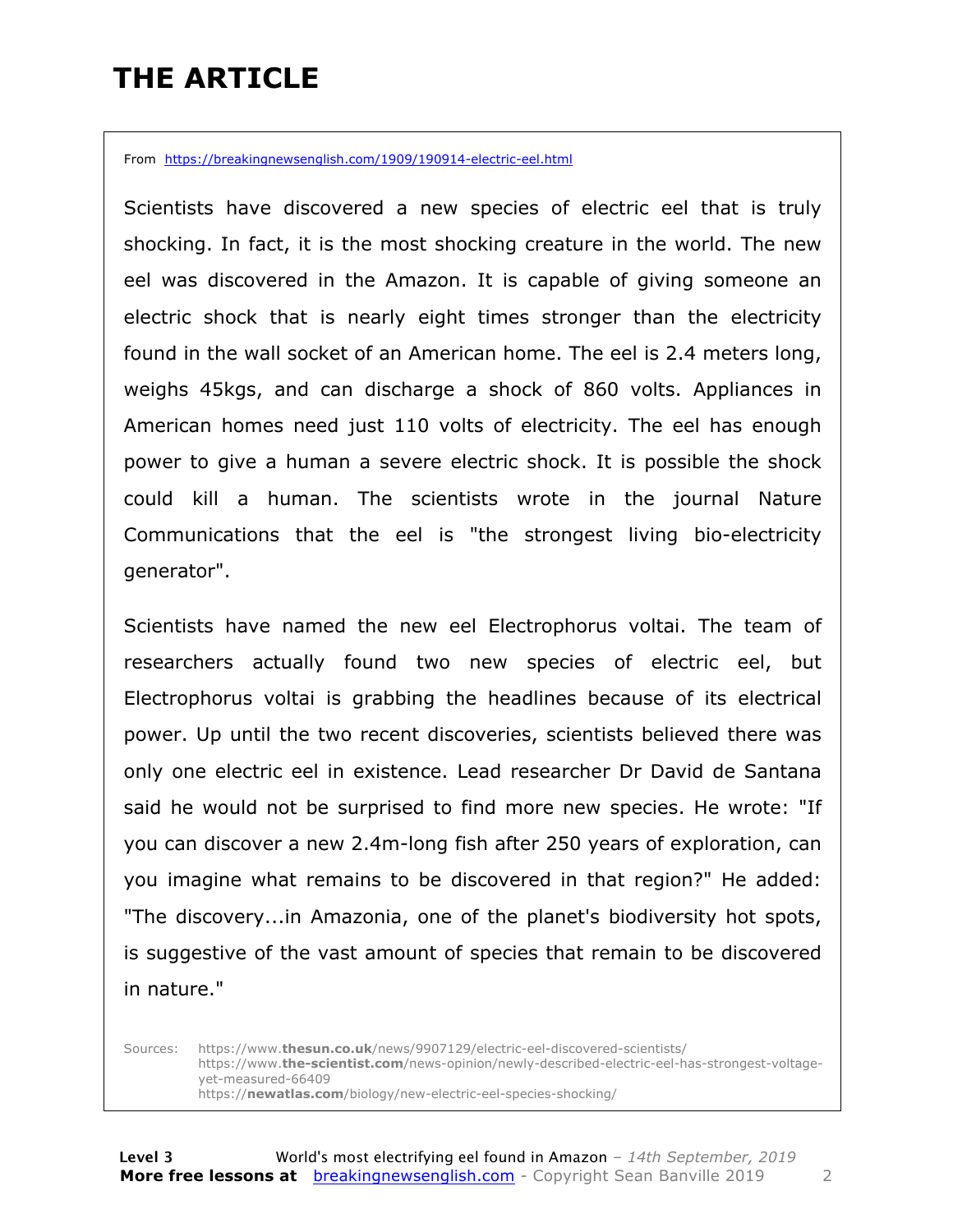### **WARM-UPS**

**1. ELECTRIC EELS:** Students walk around the class and talk to other students about electric eels. Change partners often and share your findings.

**2. CHAT:** In pairs / groups, talk about these topics or words from the article. What will the article say about them? What can you say about these words and your life?

scientists / species / electric / eel / shock / appliances / human / possible / generator researchers / headlines / discovery / surprised / exploration / Amazon / biodiversity

Have a chat about the topics you liked. Change topics and partners frequently.

**3. NEW SPECIES:** Students A **strongly** believe governments should spend lots of money to find new species; Students B **strongly** believe they shouldn't. Change partners again and talk about your conversations.

**4. SHOCKING CREATURES:** What do you know and want to know about these creatures? Complete this table with your partner(s). Change partners often and share what you wrote.

|               | <b>What I Know</b> | <b>What I Want To Know</b> |
|---------------|--------------------|----------------------------|
| Electric eels |                    |                            |
| Fire flies    |                    |                            |
| Sting rays    |                    |                            |
| Giant hornets |                    |                            |
| Vampire bats  |                    |                            |
| King Cobra    |                    |                            |

**5. CREATURE:** Spend one minute writing down all of the different words you associate with the word "creature". Share your words with your partner(s) and talk about them. Together, put the words into different categories.

**6. ELECTRIC ANIMALS:** Rank these with your partner. Put the scariest (imaginary) electric animals at the top. Change partners often and share your rankings.

- electric ants
- electric elephants
- electric cats
- electric mosquitos
- electric cockroaches
- electric bees
- electric sharks
- electric koalas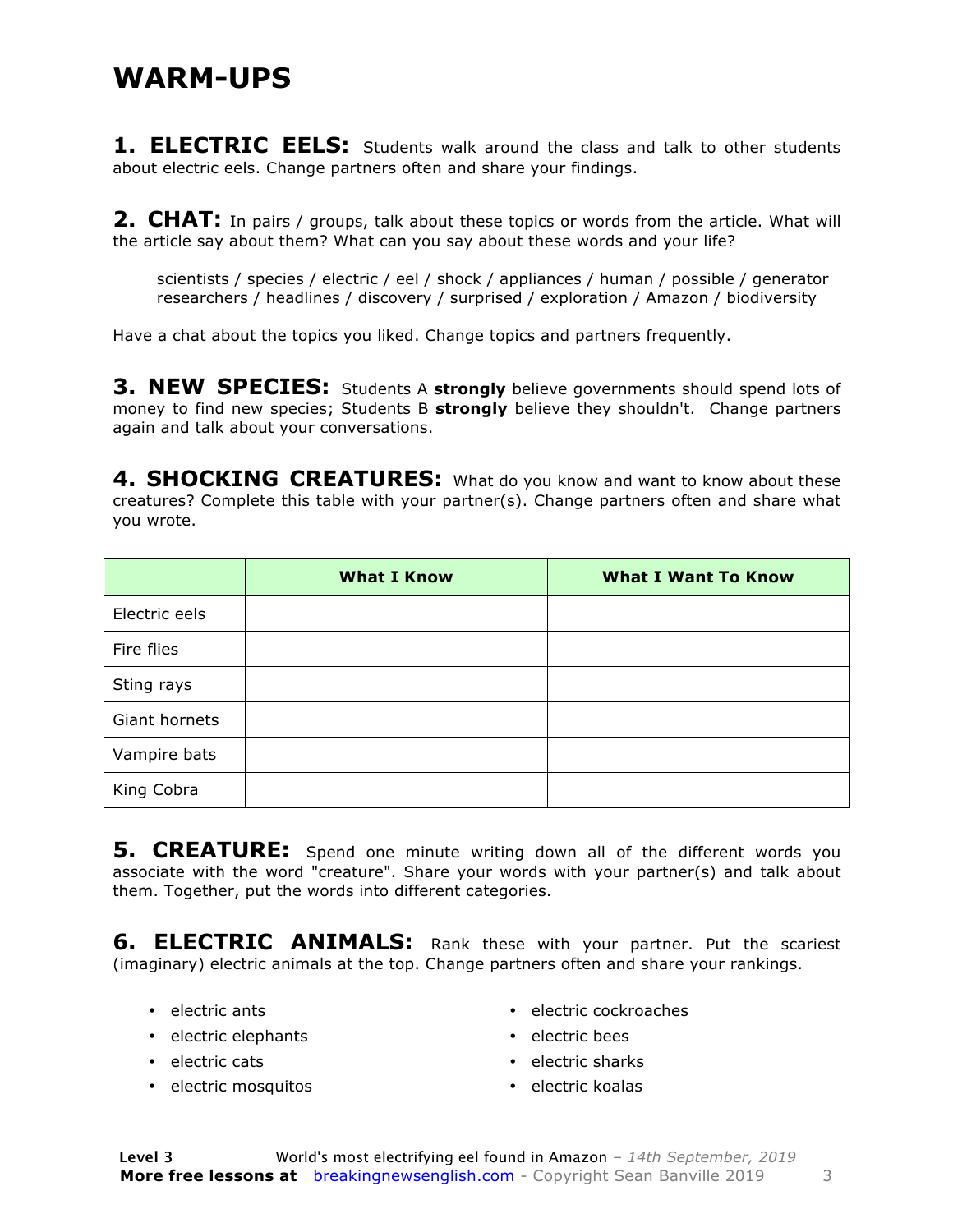### **VOCABULARY MATCHING**

### **Paragraph 1**

| 1.  | species        | а. | Something that creates electricity.                                                                         |  |
|-----|----------------|----|-------------------------------------------------------------------------------------------------------------|--|
| 2.  | creature       | b. | A group of living things that can exchange<br>genes and produce babies, young<br>or<br>seedlings, etc.      |  |
| 3.  | capable        | c. | Very bad.                                                                                                   |  |
| 4.  | electric shock | d. | Any animal that is not a human being.                                                                       |  |
| 5.  | severe         | e. | sudden amount of electricity going<br>A<br>through the body.                                                |  |
| 6.  | journal        | f. | Having the ability, fitness, or quality<br>necessary to do something.                                       |  |
| 7.  | generator      | g. | A newspaper or magazine that deals with a<br>particular subject or professional activity.                   |  |
|     | Paragraph 2    |    |                                                                                                             |  |
| 8.  | grabbing       | h. | Getting something quickly.                                                                                  |  |
| 9.  | headline       | i. | All of the different kinds of living things in<br>the world, or in a particular area.                       |  |
| 10. | recent         | j. | The title at the top of an article or page in a<br>newspaper or magazine that shows the<br>main news story. |  |
| 11. | existence      | k. | The action of traveling in or through an<br>unfamiliar area in order to learn about it.                     |  |
| 12. | discover       | Ι. | Having happened, begun, or been done not<br>long ago or not long before.                                    |  |
| 13. |                | m. |                                                                                                             |  |
|     | exploration    |    | The fact or state of living.                                                                                |  |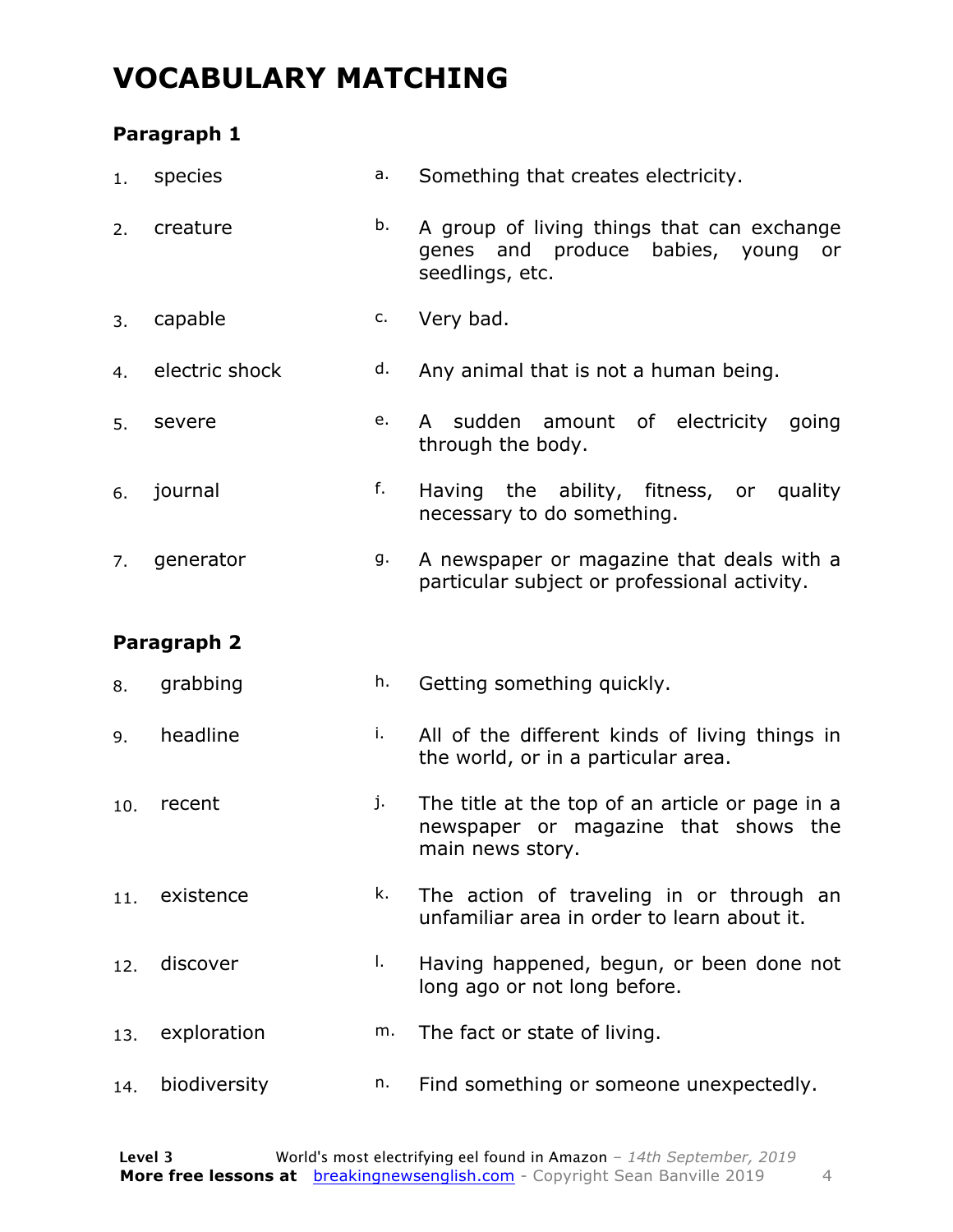## **BEFORE READING / LISTENING**

From https://breakingnewsenglish.com/1909/190914-electric-eel.html

### **1. TRUE / FALSE:** Read the headline. Guess if a-h below are true (T) or false (F).

- a. The newly found eel doesn't have the strongest electric shock. **T / F**
- b. The eel has a shock with fewer volts than the wall socket of a US home. **T / F**
- c. The eel weighs around 45 kilograms. **T / F**
- d. The eel's shock will instantly kill most humans. **T / F**
- e. Researchers found two new types of electric eel. **T / F**
- f. There are now three species of electric eel in the world. **T / F**
- g. A researcher said he'd be surprised if more new species were found. **T / F**
- h. The researcher called Amazonia a biodiversity hot spot. **T / F**

### **2. SYNONYM MATCH:** (The words in **bold** are from the news article.)

- **1. discovered**
- **2. capable**
- **3. socket**
- **4. enough**
- **5. living**
- **6. named**
- **7. species**
- **8. recent**
- **9. region**
- **10. vast**
- a. huge
- b. outlet
- c. called
- d. type
- e. latest
- f. sufficient
- g. area
- h. found
- i. existing
- j. able

**3. PHRASE MATCH:** (Sometimes more than one choice is possible.)

- 1. Scientists have discovered a new
- 2. the most shocking creature
- 3. capable of giving someone
- 4. appliances in
- 5. the strongest living bio-electricity
- 6. grabbing the
- 7. he would not be surprised to
- 8. after 250 years
- 9. one of the planet's biodiversity
- 10. suggestive of the vast amount
- a. of exploration
- b. American homes
- c. headlines
- d. in the world
- e. find more new species
- f. hot spots
- g. species
- h. generator
- i. of species
- j. an electric shock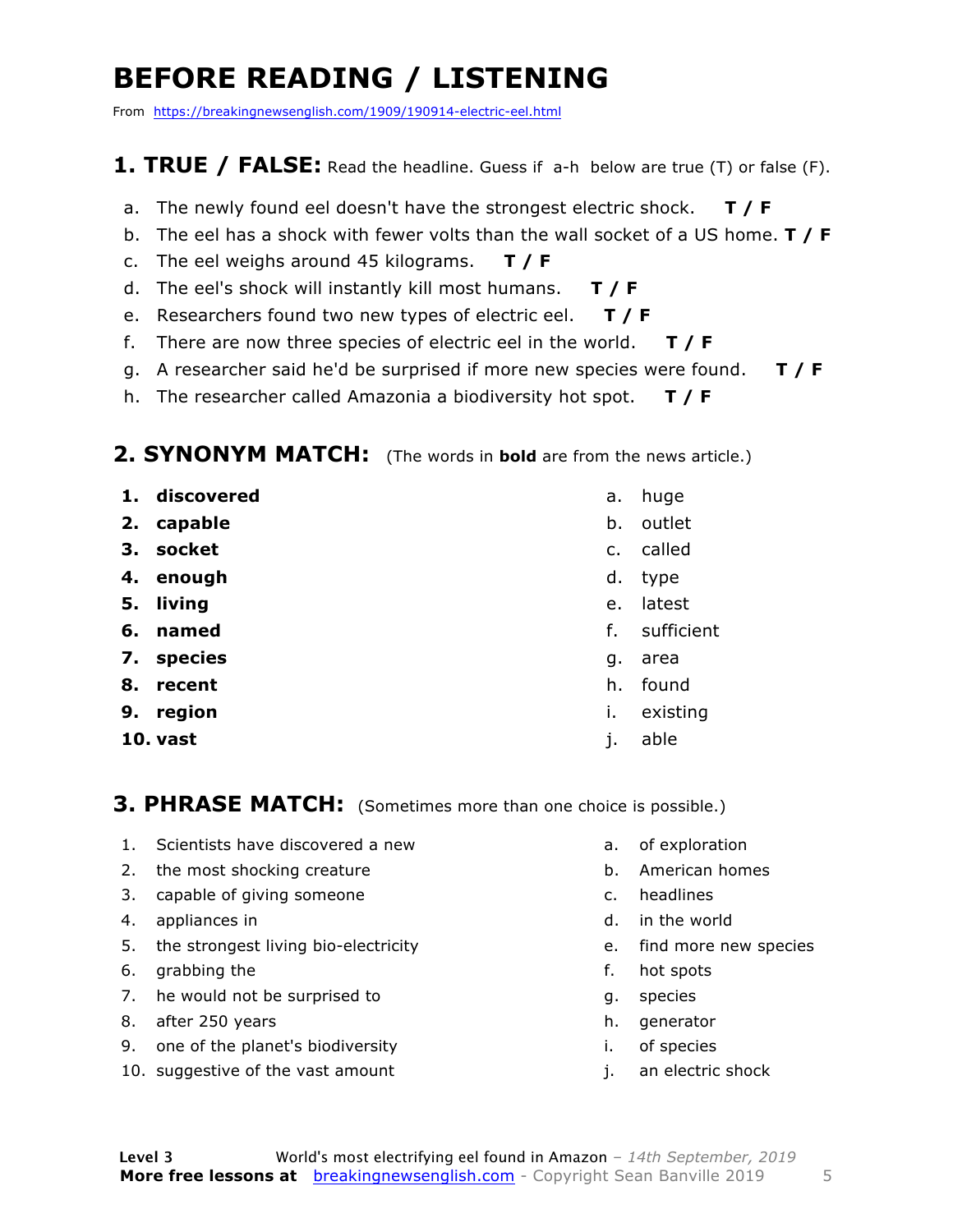## **GAP FILL**

From https://breakingnewsenglish.com/1909/190914-electric-eel.html

Scientists have discovered a new species of electric eel that is (1) \_\_\_\_\_\_\_\_\_\_\_\_ shocking. In fact, it is the most shocking creature in the world. The new eel was discovered in the Amazon. It is (2) \_\_\_\_\_\_\_\_\_\_\_\_\_\_\_\_\_\_ of giving someone an electric shock that is nearly eight (3) \_\_\_\_\_\_\_\_\_\_\_\_ stronger than the electricity found in the wall (4) \_\_\_\_\_\_\_\_\_\_\_\_ of an American home. The eel is 2.4 meters long, weighs 45kgs, and can discharge a (5) of 860 volts. Appliances in American homes need (6) \_\_\_\_\_\_\_\_\_\_\_\_ 110 volts of electricity. The eel has enough power to give a human a (7) \_\_\_\_\_\_\_\_\_\_\_\_\_\_\_\_ electric shock. It is possible the shock could kill a human. The scientists wrote in the journal Nature Communications that the eel is "the strongest living bio-electricity (8) \_\_\_\_\_\_\_\_\_\_\_\_\_\_\_\_ ". *capable generator shock truly socket severe times just*

Scientists have named the new eel Electrophorus voltai. The team of researchers (9) \_\_\_\_\_\_\_\_\_\_\_\_ found two new species of electric eel, but Electrophorus voltai is grabbing the (10) \_\_\_\_\_\_\_\_ because of its electrical power. Up until the two recent discoveries, scientists believed there was only one electric eel in (11) \_\_\_\_\_\_\_\_\_\_\_\_. Lead researcher Dr David de Santana said he would not be surprised to find (12) \_\_\_\_\_\_\_\_\_\_\_\_\_\_\_ new species. He wrote: "If you can discover a new 2.4m-long fish after 250 years of exploration, can you (13) \_\_\_\_\_\_\_\_\_\_\_\_ what remains to be discovered in that (14) \_\_\_\_\_\_\_\_\_\_\_\_?" He added: "The discovery...in Amazonia, one of the planet's (15) hot spots, is suggestive of the vast amount of species that remain to be  $(16)$  in nature." *more actually biodiversity imagine discovered existence region headlines*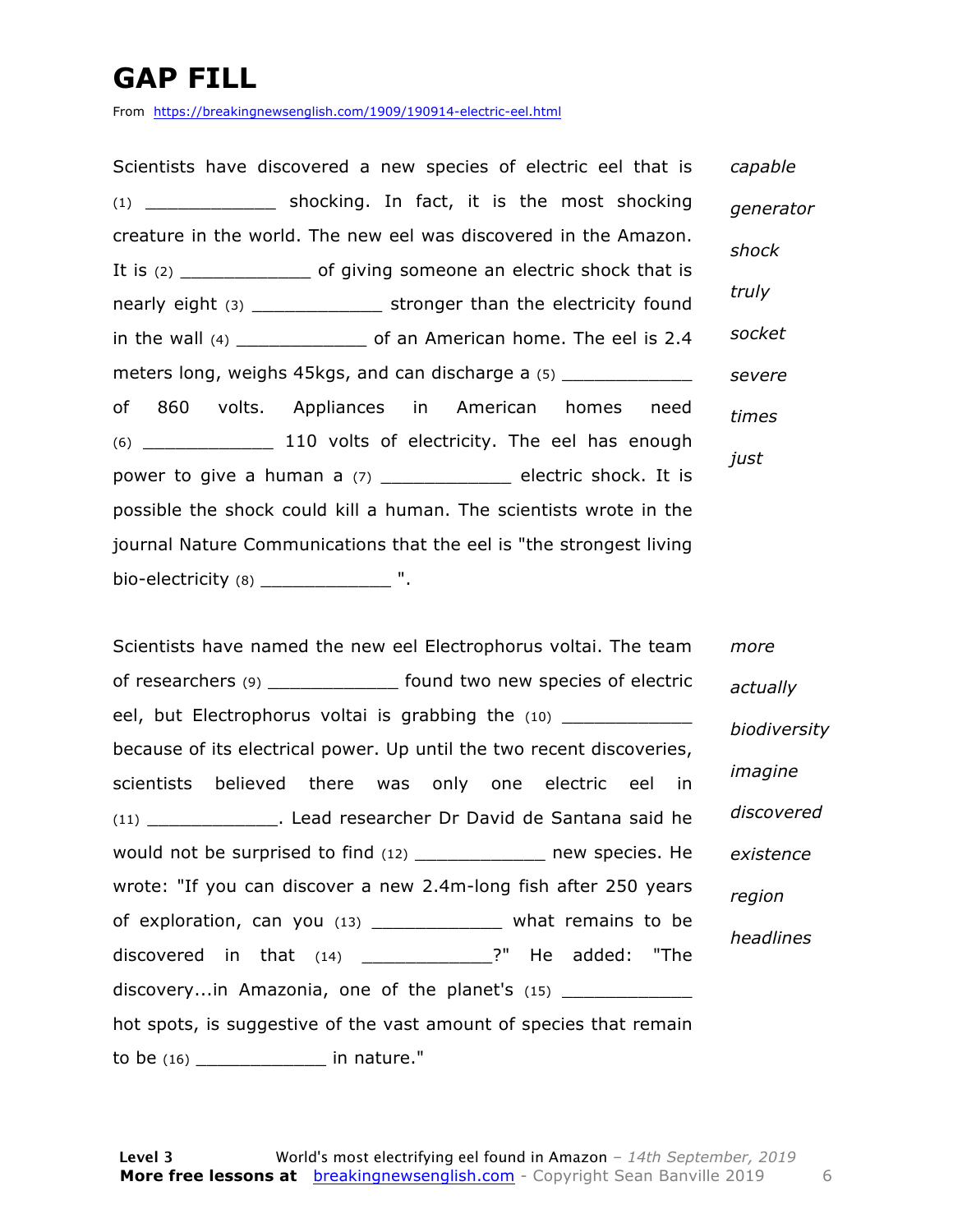### **LISTENING – Guess the answers. Listen to check.**

From https://breakingnewsenglish.com/1909/190914-electric-eel.html

| 1) Scientists have discovered a new species of electric eel that _______ shocking                   |
|-----------------------------------------------------------------------------------------------------|
| a. is true                                                                                          |
| b. is truth                                                                                         |
| c. is true lie<br>d. is truly                                                                       |
| 2) In fact, it is the most shocking _______ world                                                   |
| a. creature in the                                                                                  |
| b. creative in the                                                                                  |
| c. creatures in the                                                                                 |
| d. crater in the                                                                                    |
| 3) eight times stronger than the electricity found in ______                                        |
| a. the war sock it<br>b. the all socket                                                             |
| c. the wall sock it                                                                                 |
| d. the wall socket                                                                                  |
| 4) Appliances in American homes need just 110                                                       |
| a. volts of electricity                                                                             |
| b. bolts of electricity                                                                             |
| c. dolts of electricity<br>d. colts of electricity                                                  |
| 5)  that the eel is "the strongest living bio-                                                      |
| a. electricity generate                                                                             |
| b. electricity generated                                                                            |
| c. electricity generation                                                                           |
| d. electricity generator                                                                            |
| 6) two new species of electric eel, but Electrophorus voltai ______ headlines<br>a. is grabbing the |
| b. is grubbing the                                                                                  |
| c. is garbing the                                                                                   |
| d. is garbling the                                                                                  |
| 7) scientists believed there was only one electric ______                                           |
| a. ear ring existence                                                                               |
| b. ear in existence<br>c. eel in existence                                                          |
| d. keel in existence                                                                                |
| 8) can you imagine what remains to be discovered ______?                                            |
| a. in what region                                                                                   |
| b. in that region                                                                                   |
| c. on that region                                                                                   |
| d. on what region                                                                                   |
| 9) The discovery in Amazonia, one of the planet's biodiversity ______<br>a. hot spot                |
| b. hots pots                                                                                        |
| c. hots spots                                                                                       |
| d. hot spots                                                                                        |
|                                                                                                     |
| 10) suggestive of the vast amount of species that remain to be ______                               |
| a. discovered in nurture<br>b. discovered in nature                                                 |

d. discovered in neigh chair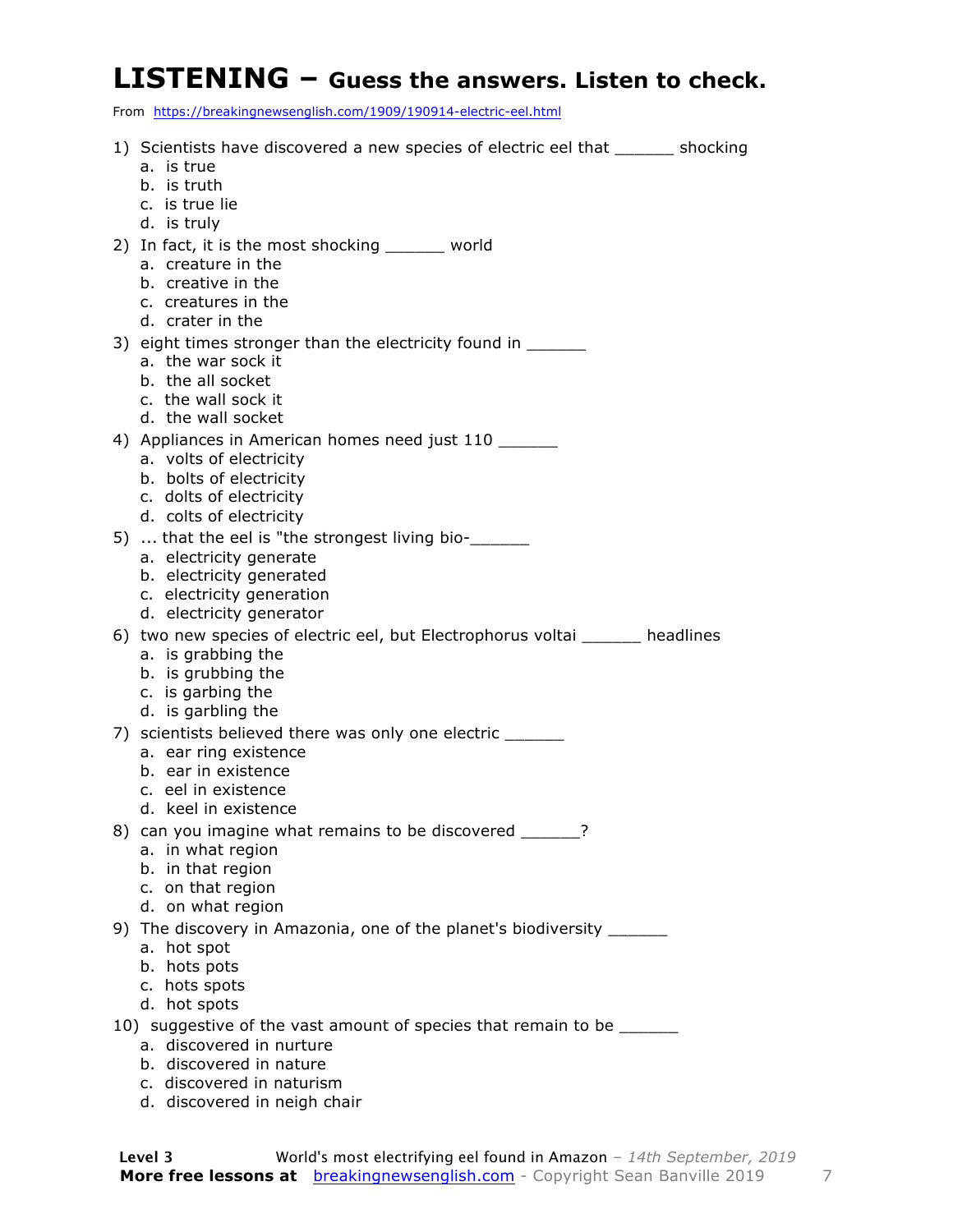### **LISTENING – Listen and fill in the gaps**

From https://breakingnewsenglish.com/1909/190914-electric-eel.html

Scientists have discovered (1) \_\_\_\_\_\_\_\_\_\_\_\_\_\_\_\_\_\_\_\_\_\_\_\_\_ of electric eel that is truly shocking. In fact, it is the most shocking creature in the world. The new eel was discovered in the Amazon. It  $(2)$  \_\_\_\_\_\_\_\_\_\_\_\_\_\_\_\_\_\_\_\_\_\_\_\_\_\_\_ giving someone an electric shock that is nearly eight times stronger than the electricity found in the (3) \_\_\_\_\_\_\_\_\_\_\_\_\_\_\_\_\_\_\_\_\_\_\_\_ an American home. The eel is 2.4 meters long, weighs 45kgs, and can  $(4)$  del is 2.4 meters long, weighs 45kgs, and can  $(4)$ 860 volts. Appliances in American homes need just 110 volts of electricity. The eel has enough power to give a  $(5)$  \_\_\_\_\_\_\_\_\_\_\_\_\_\_\_\_\_\_\_\_\_\_\_ electric shock. It is possible the shock could kill a human. The scientists wrote in the journal Nature Communications that the eel is "(6) bio-electricity generator".

Scientists have named the new eel Electrophorus voltai. The team of researchers (7) \_\_\_\_\_\_\_\_\_\_\_\_\_\_\_\_\_\_\_\_\_\_\_ new species of electric eel, but Electrophorus voltai is grabbing the headlines because of its electrical power. Up until (8) \_\_\_\_\_\_\_\_\_\_\_\_\_\_\_\_\_\_\_\_\_\_\_\_\_\_\_\_\_ discoveries, scientists believed there was only one electric eel in existence. Lead researcher Dr David de Santana said he would not be (9) \_\_\_\_\_\_\_\_\_\_\_\_\_\_\_\_\_\_\_\_\_\_\_\_ more new species. He wrote: "If you can discover a new 2.4m-long fish after 250 years of exploration, can you (10) \_\_\_\_\_\_\_\_\_\_\_\_\_\_\_\_\_\_\_\_\_\_\_\_\_\_ to be discovered in that region?" He added: "The discovery...in Amazonia, one of the planet's (11) \_\_\_\_\_\_\_\_\_\_\_\_\_\_\_\_\_\_\_, is suggestive of the vast amount of species (12) \_\_\_\_\_\_\_\_\_\_\_\_\_\_\_\_\_\_\_ be discovered in nature."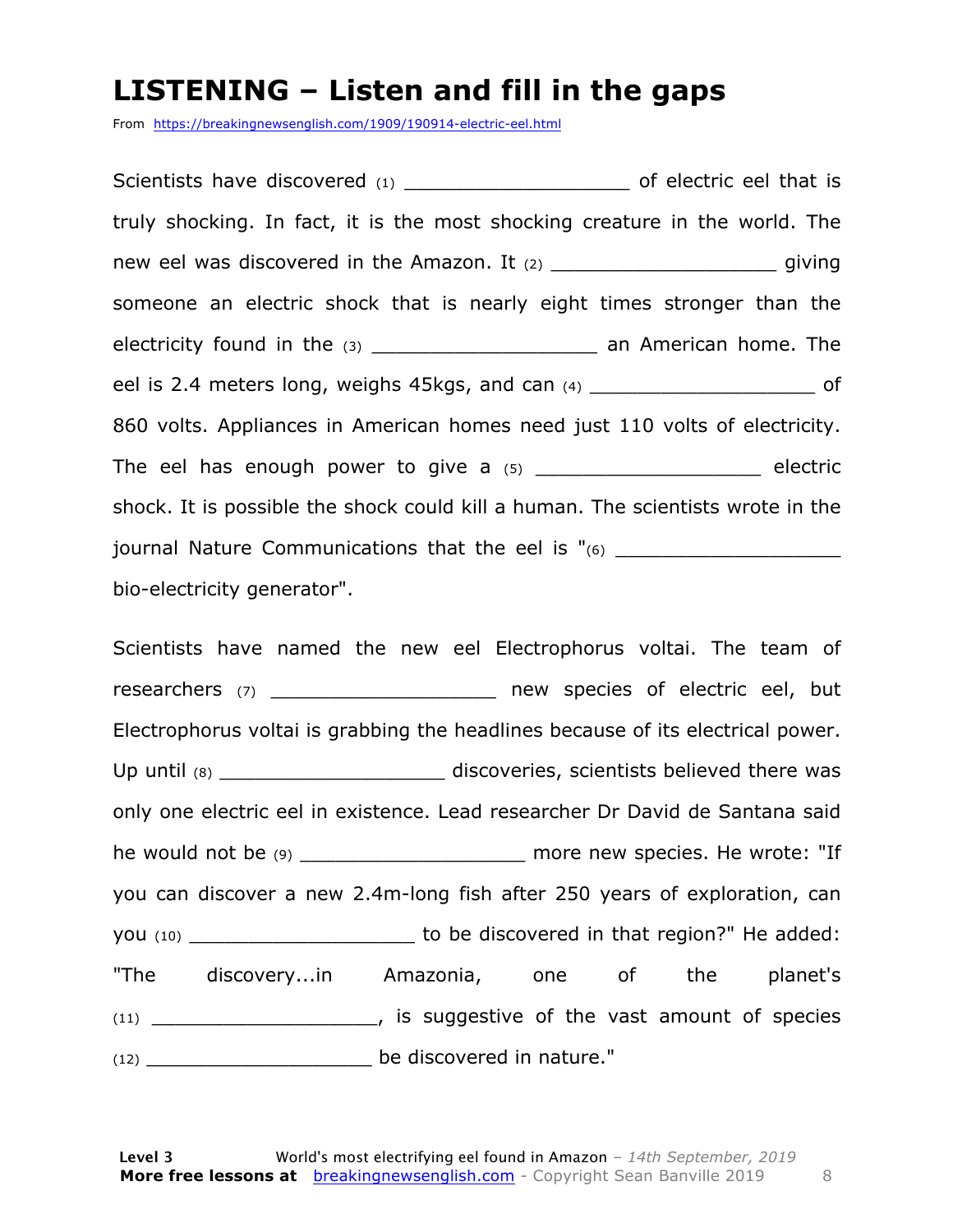## **COMPREHENSION QUESTIONS**

From https://breakingnewsenglish.com/1909/190914-electric-eel.html

- 1. How much more powerful is the eel's shock than a US home's wall socket?
- 2. How much does the eel weigh?
- 3. How many volts of electricity can the eel discharge?
- 4. What did the article say the eel could possibly kill?
- 5. What is the name of the journal the research is published in?
- 6. Who named the new eel Electrophorus voltai?
- 7. What did the article say the new eel was grabbing?
- 8. How many types of electric eel do scientists now know of?
- 9. What did a researcher say was a biodiversity hot spot?
- 10. What did the researcher say there was a vast amount of?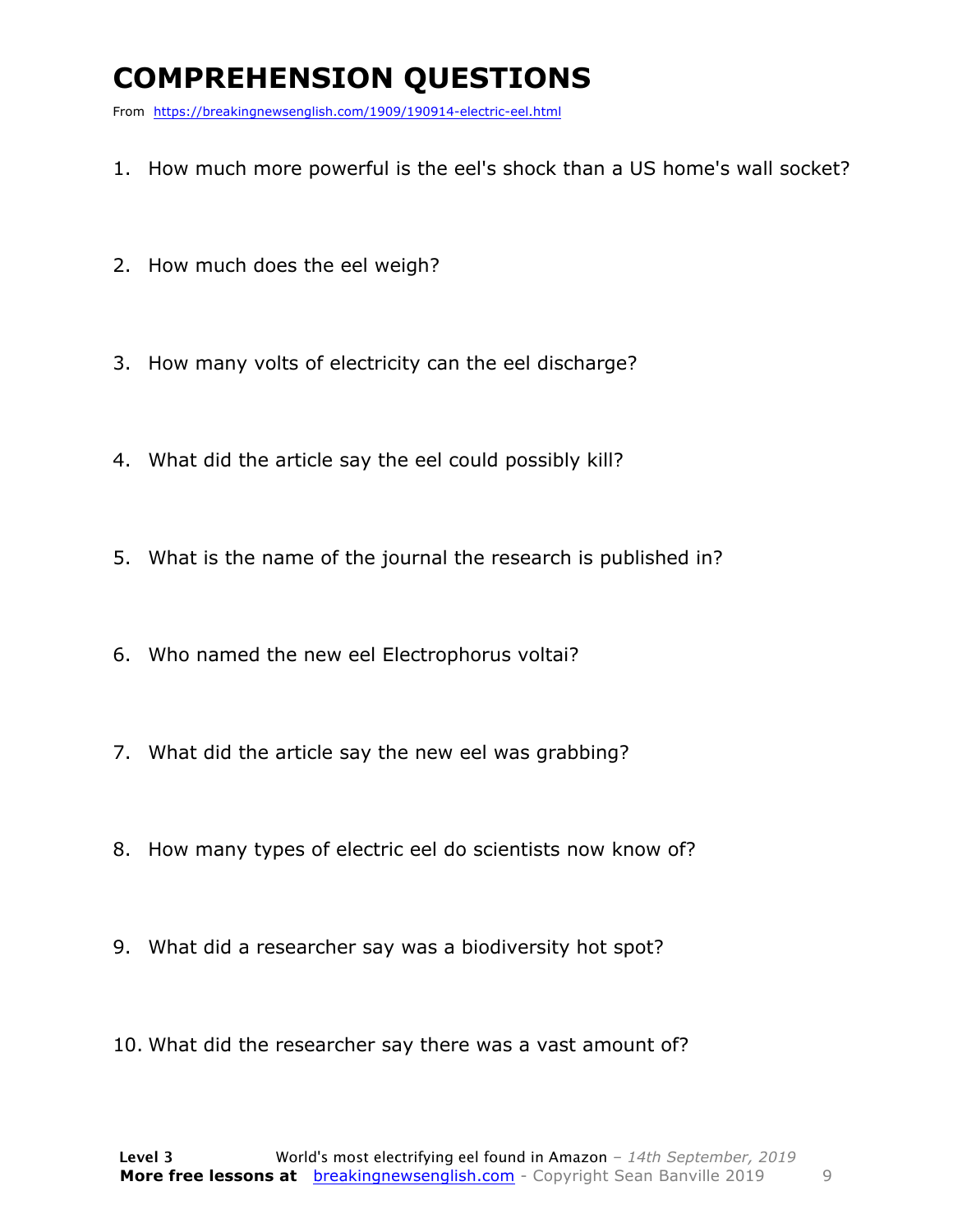## **MULTIPLE CHOICE - QUIZ**

From https://breakingnewsenglish.com/1909/190914-electric-eel.html

| 1) How much more powerful is the     | 6) Who named the new eel             |
|--------------------------------------|--------------------------------------|
| eel's shock than a US home's wall    | Electrophorus voltai?                |
| socket?                              | a) scientists                        |
| a) nearly 100 times more             | b) eel restaurants                   |
| b) nearly ten times more             | c) fishermen                         |
| c) nearly eight times more           | d) a journal                         |
| d) nearly three times more           | 7) What did the article say the new  |
| 2) How much does the eel weigh?      | eel was grabbing?                    |
| a) 18kgs                             | a) bigger animals                    |
| b) $72kgs$                           | b) tree roots                        |
| c) $36kgs$                           | c) headlines                         |
| d) 45kgs                             | d) human ankles                      |
| 3) How many volts of electricity can | 8) How many types of electric eel do |
| the eel discharge?                   | scientists now know of?              |
| a) 680 volts                         | a)3                                  |
| $b)$ 800 volts                       | b) $4$                               |
| c) 860 volts                         | c) $5$                               |
| d) 600 volts                         | d)6                                  |
| 4) What did the article say the eel  | 9) What did a researcher say was a   |
| could possibly kill?                 | biodiversity hot spot?               |
| a) a whale                           | a) the Sahara Desert                 |
| b) a seal                            | b) Antarctica                        |
| c) a human                           | c) Siberia                           |
| d) an elephant                       | d) Amazonia                          |
| 5) What is the name of the journal   | 10) What did the researcher say      |
| the research is published in?        | there was a vast amount of?          |
| a) Electric Currents                 | a) electric eels                     |
| b) Nature Communications             | b) electrocuted fish                 |
| c) Eel News                          | c) undiscovered species              |
| d) Shocking Animals Monthly          | d) work to be done                   |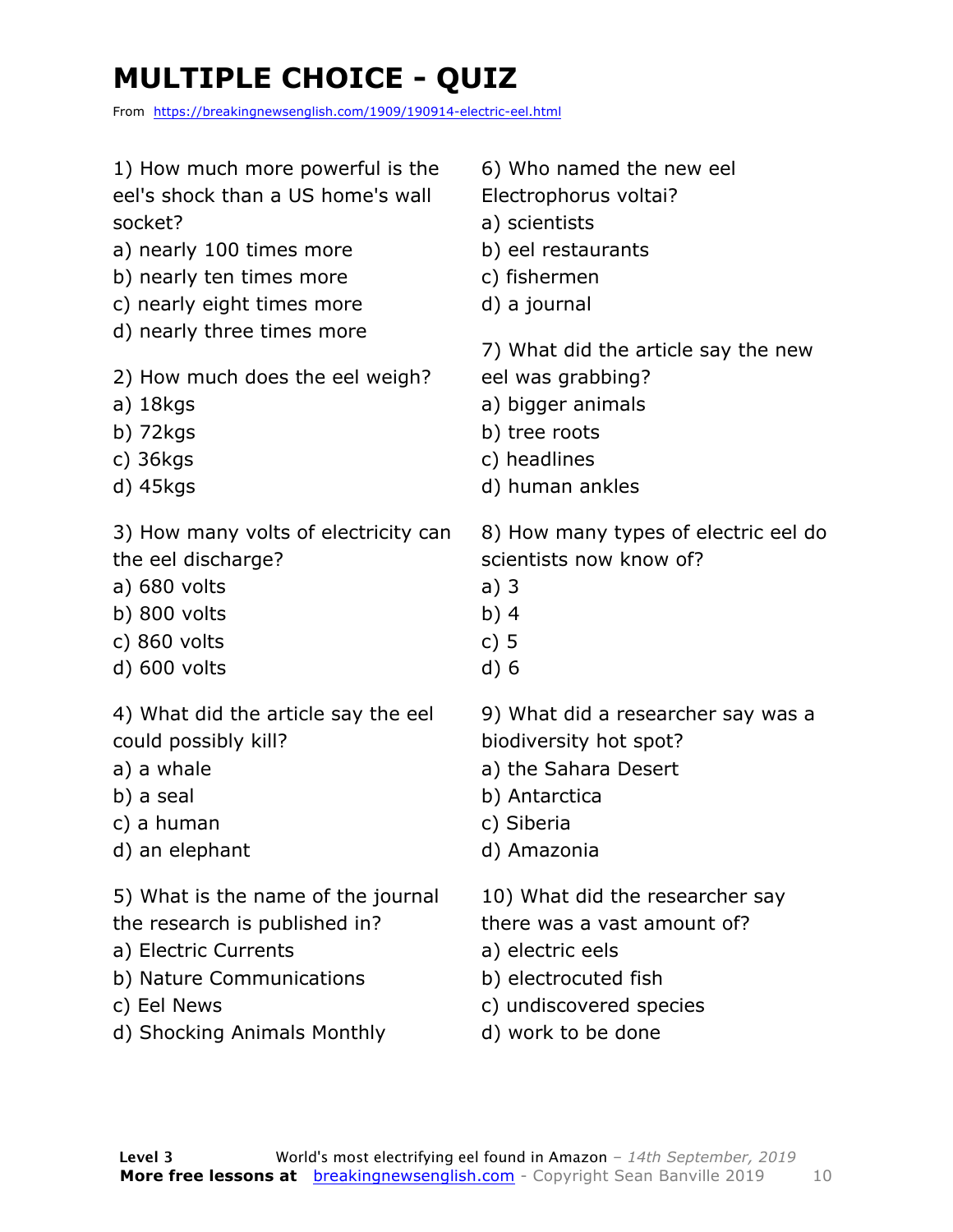## **ROLE PLAY**

From https://breakingnewsenglish.com/1909/190914-electric-eel.html

### **Role A – Electric Eels**

You think electric eels are the scariest creatures. Tell the others three reasons why their animals aren't as scary. Tell them why their creatures aren't as scary. Also, tell the others which is the least scary of these (and why): electric elephants, electric bees or electric cockroaches.

### **Role B – Electric Elephants**

You think electric elephants are the scariest creatures. Tell the others three reasons why their animals aren't as scary. Tell them why their creatures aren't as scary. Also, tell the others which is the least scary of these (and why): electric eels, electric bees or electric cockroaches.

### **Role C – Electric Bees**

You think electric bees are the scariest creatures. Tell the others three reasons why their animals aren't as scary. Tell them why their creatures aren't as scary. Also, tell the others which is the least scary of these (and why): electric elephants, electric eels or electric cockroaches.

### **Role D – Electric Cockroaches**

You think electric cockroaches are the scariest creatures. Tell the others three reasons why their animals aren't as scary. Tell them why their creatures aren't as scary. Also, tell the others which is the least scary of these (and why): electric elephants, electric bees or electric eels.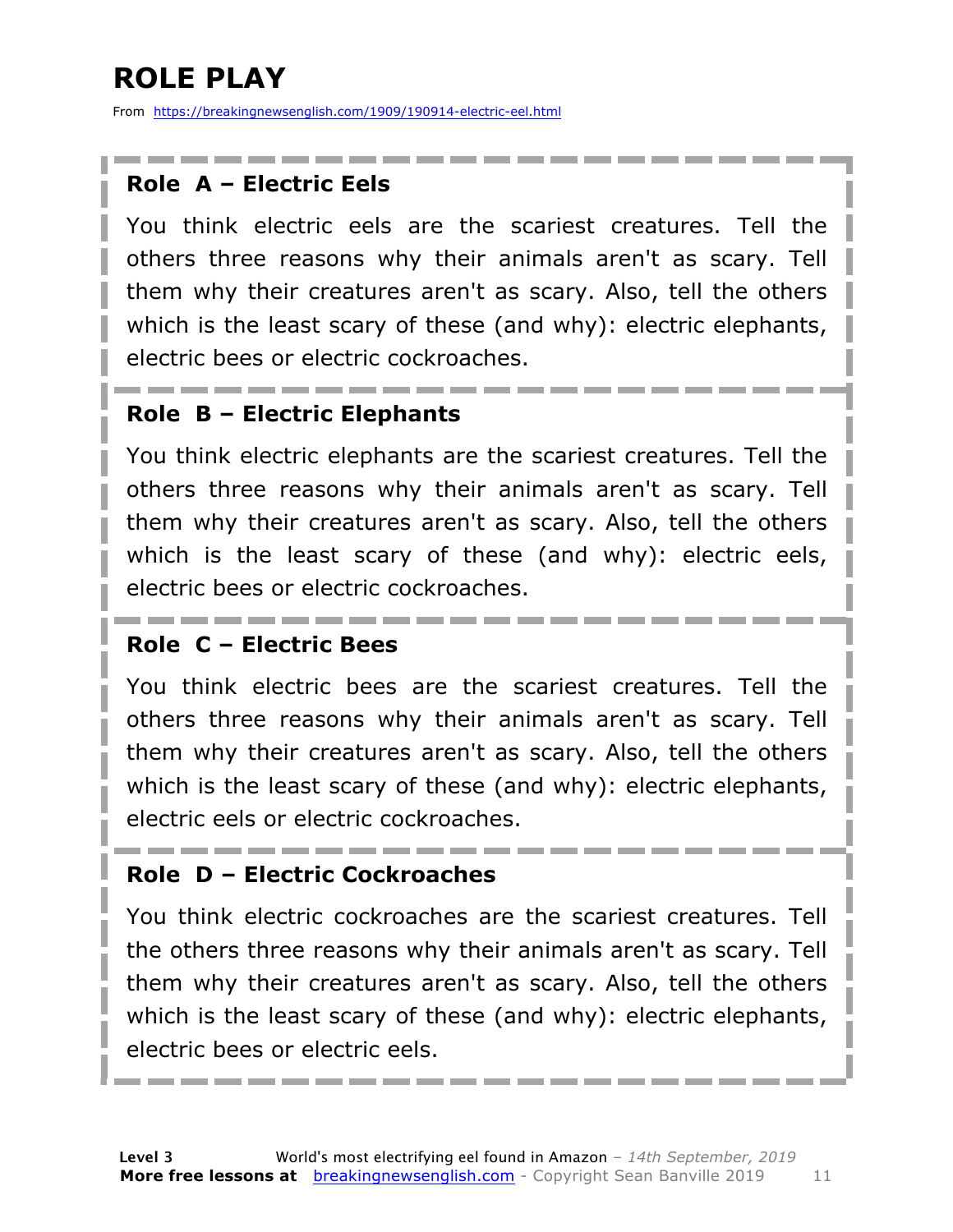## **AFTER READING / LISTENING**

From https://breakingnewsenglish.com/1909/190914-electric-eel.html

**1. WORD SEARCH:** Look in your dictionary / computer to find collocates, other meanings, information, synonyms … for the words 'electric' and 'eel'.

| electric | eel |
|----------|-----|
|          |     |
|          |     |
|          |     |

- Share your findings with your partners.
- Make questions using the words you found.
- Ask your partner / group your questions.

2. **ARTICLE OUESTIONS:** Look back at the article and write down some questions you would like to ask the class about the text.

- Share your questions with other classmates / groups.
- Ask your partner / group your questions.

**3. GAP FILL:** In pairs / groups, compare your answers to this exercise. Check your answers. Talk about the words from the activity. Were they new, interesting, worth learning…?

**4. VOCABULARY:** Circle any words you do not understand. In groups, pool unknown words and use dictionaries to find their meanings.

**5. TEST EACH OTHER:** Look at the words below. With your partner, try to recall how they were used in the text:

|  | $\cdot$ truly<br>• capable<br>wall<br>$\bullet$<br>• homes<br>• severe<br>living<br>٠ | • named<br>• headlines<br>$\cdot$ recent<br>• surprised<br>• imagine<br>• vast |
|--|---------------------------------------------------------------------------------------|--------------------------------------------------------------------------------|
|--|---------------------------------------------------------------------------------------|--------------------------------------------------------------------------------|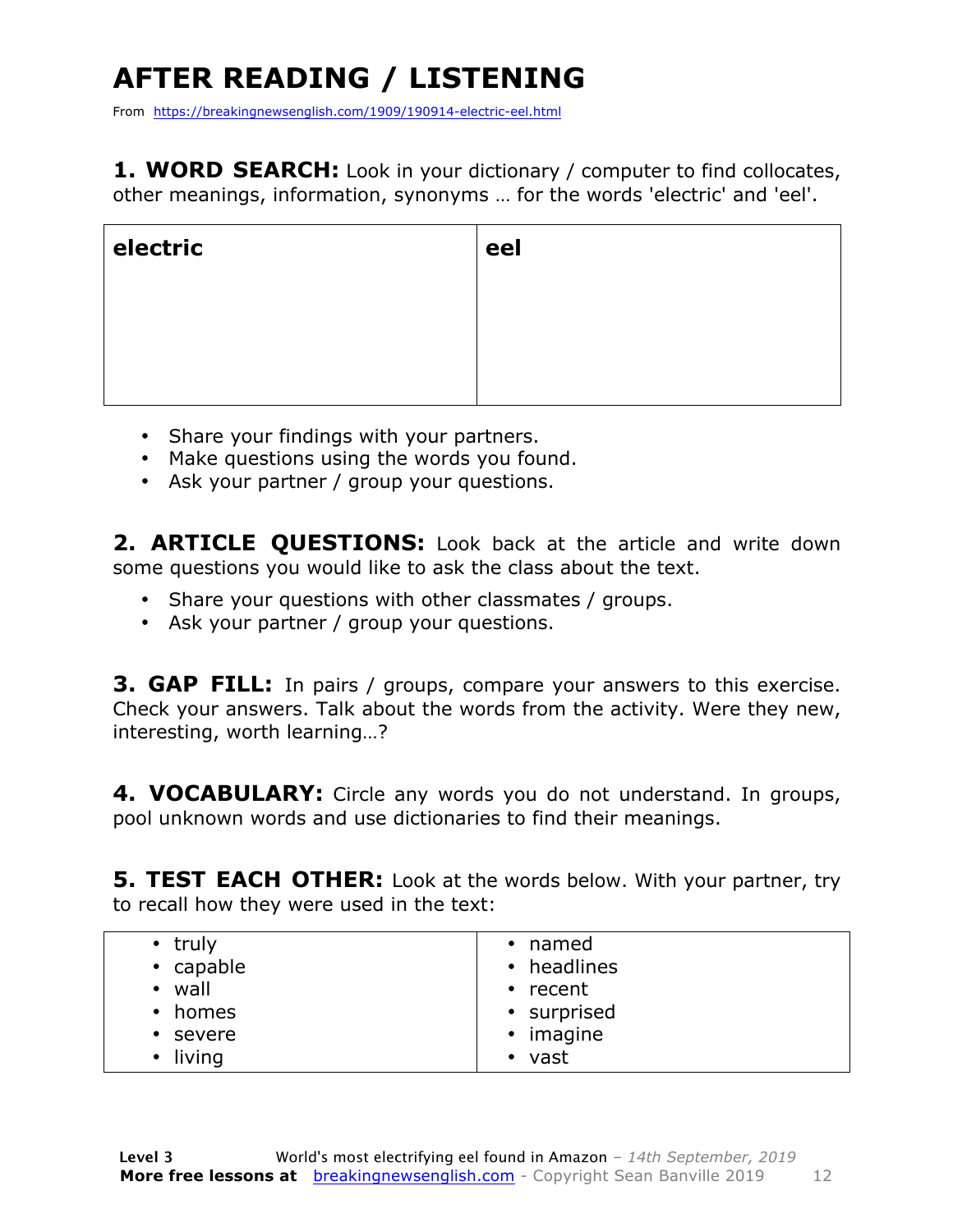## **ELECTRIC EELS SURVEY**

From https://breakingnewsenglish.com/1909/190914-electric-eel.html

Write five GOOD questions about electric eels in the table. Do this in pairs. Each student must write the questions on his / her own paper.

When you have finished, interview other students. Write down their answers.

|      | STUDENT 1 | STUDENT 2 | STUDENT 3 |
|------|-----------|-----------|-----------|
| Q.1. |           |           |           |
| Q.2. |           |           |           |
| Q.3. |           |           |           |
| Q.4. |           |           |           |
| Q.5. |           |           |           |

- Now return to your original partner and share and talk about what you found out. Change partners often.
- Make mini-presentations to other groups on your findings.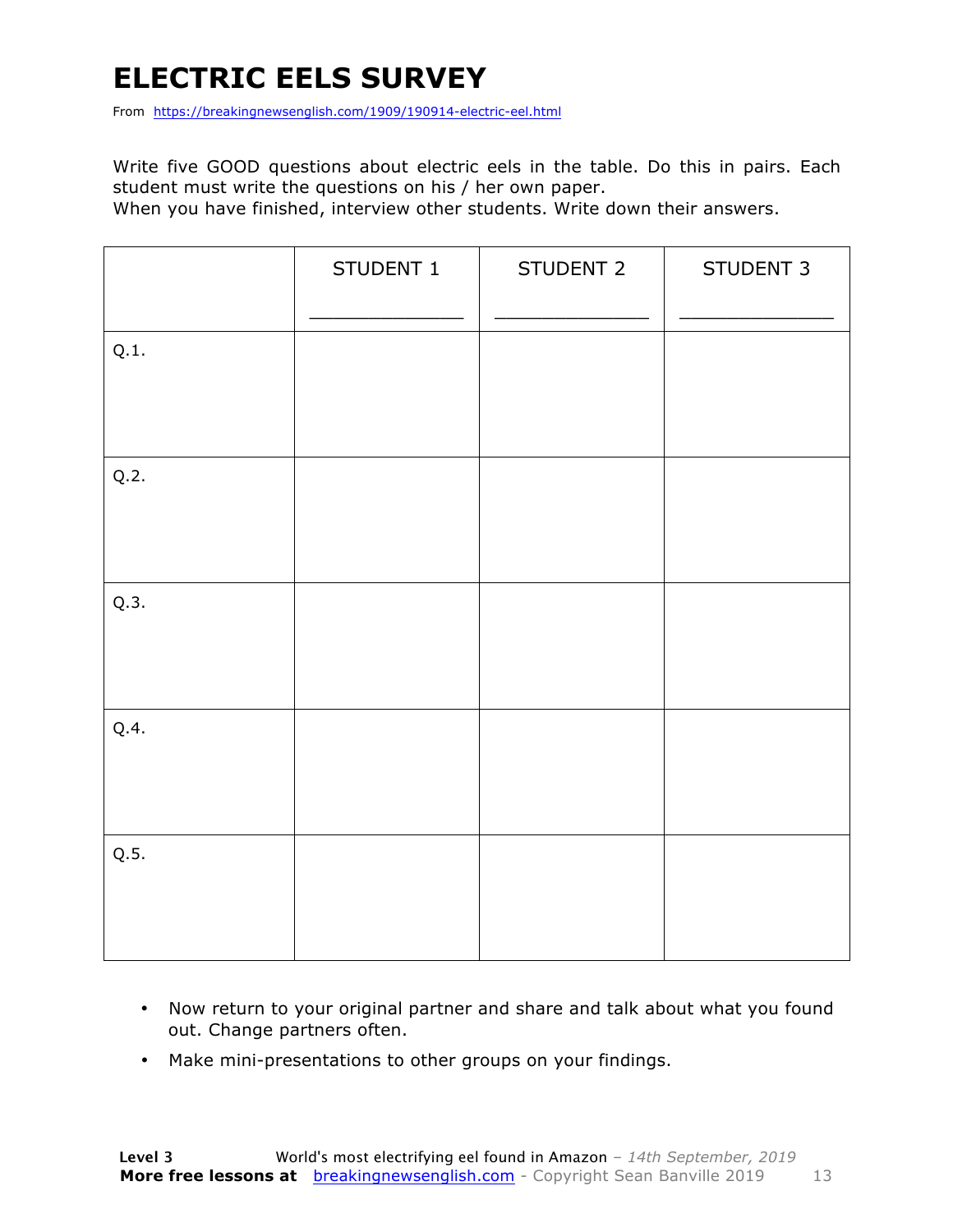## **ELECTRIC EELS DISCUSSION**

STUDENT A's QUESTIONS (Do not show these to student B)

- 1. What did you think when you read the headline?
- 2. What images are in your mind when you hear the word 'electric'?
- 3. What do you know about eels?
- 4. What do you think of electric eels?
- 5. How dangerous do you think this electric eel is?
- 6. Why do you think this eel has so much electrical charge?
- 7. What do you think the eel does with the electrical charge?
- 8. What other creatures have electricity?
- 9. What could we do if we had electricity?
- 10. Could genetic engineering give humans electricity?

*World's most electrifying eel found in Amazon – 14th September, 2019* Thousands more free lessons at breakingnewsenglish.com

-----------------------------------------------------------------------------

### **ELECTRIC EELS DISCUSSION**

STUDENT B's QUESTIONS (Do not show these to student A)

- 11. Did you like reading this article? Why/not?
- 12. What do you think of when you hear the word 'eel'?
- 13. What do you think about what you read?
- 14. Do you like eating eel?
- 15. Could eels be used to recharge smartphones?
- 16. What can scientists learn from the electric eel?
- 17. What do you think of the Amazon's biodiversity?
- 18. What would the world be look if all creatures had electricity?
- 19. How many more species are there that are undiscovered?
- 20. What questions would you like to ask the researchers?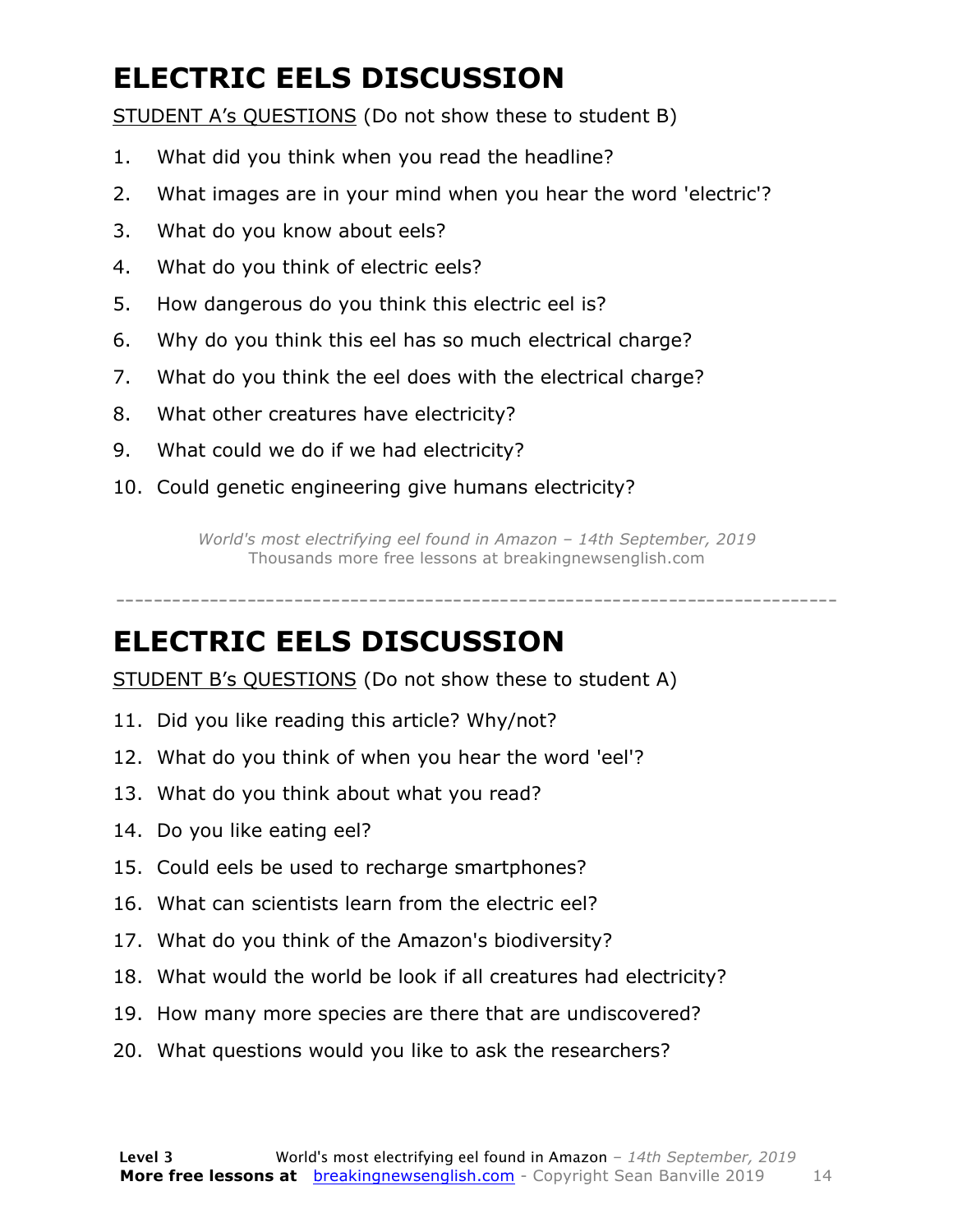## **DISCUSSION (Write your own questions)**

STUDENT A's QUESTIONS (Do not show these to student B)

| 1. |                                          |
|----|------------------------------------------|
|    |                                          |
| 2. |                                          |
|    |                                          |
| 3. |                                          |
|    |                                          |
| 4. |                                          |
|    |                                          |
| 5. |                                          |
|    |                                          |
| 6. |                                          |
|    |                                          |
|    | Copyright © breakingnewsenglish.com 2019 |

**DISCUSSION (Write your own questions)** 

STUDENT B's QUESTIONS (Do not show these to student A)

| 1. |                                                                                                                         |  |  |
|----|-------------------------------------------------------------------------------------------------------------------------|--|--|
|    |                                                                                                                         |  |  |
| 2. |                                                                                                                         |  |  |
| 3. |                                                                                                                         |  |  |
|    |                                                                                                                         |  |  |
| 4. | <u> 1989 - Andrea Station, amerikansk politik (</u>                                                                     |  |  |
| 5. | <u> 1986 - Johann Stoff, deutscher Stoffen und der Stoffen und der Stoffen und der Stoffen und der Stoffen und der </u> |  |  |
| 6. | <u> 1989 - Andrea Albert III, politik a postal de la provincia de la provincia de la provincia de la provincia d</u>    |  |  |
|    |                                                                                                                         |  |  |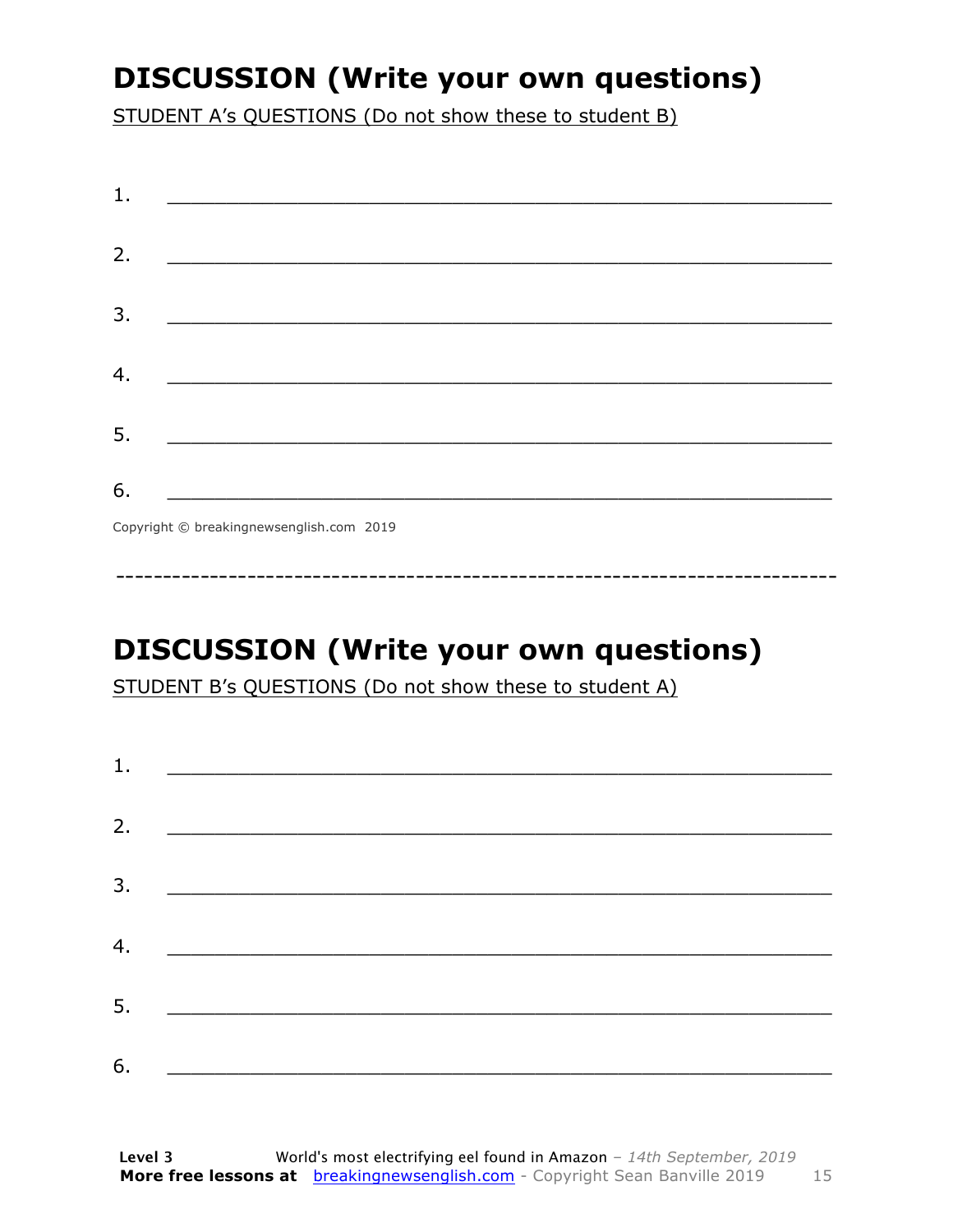## **LANGUAGE - CLOZE**

From https://breakingnewsenglish.com/1909/190914-electric-eel.html

Scientists have discovered a new  $(1)$  of electric eel that is truly shocking. In fact, it is the most shocking  $(2)$  \_\_\_\_ in the world. The new eel was discovered in the Amazon. It is  $(3)$  of giving someone an electric shock that is nearly eight times stronger than the electricity found in the wall socket of an American home. The eel is 2.4 meters long, weighs 45kgs, and can discharge a (4) \_\_\_\_ of 860 volts. Appliances in American homes need just 110 volts of electricity. The eel has enough power to give a human a (5) \_\_\_\_ electric shock. It is possible the shock could kill a human. The scientists wrote (6) \_\_\_\_\_ the journal Nature Communications that the eel is "the strongest living bio-electricity generator".

Scientists have named the new eel Electrophorus voltai. The team of researchers (7) found two new species of electric eel, but Electrophorus voltai is (8) the headlines because of its electrical power. Up until the two recent discoveries, scientists believed there was only one electric eel (9) \_\_\_\_ existence. Lead researcher Dr David de Santana said he would not (10) \_\_\_\_ surprised to find more new species. He wrote: "If you can discover a new 2.4m-long fish after 250 years of exploration, can you imagine (11) \_\_\_\_ remains to be discovered in that region?" He added: "The discovery...in Amazonia, one of the planet's biodiversity (12) spots, is suggestive of the vast amount of species that remain to be discovered in nature."

### **Put the correct words from the table below in the above article.**

| 1.  | (a) | spaces   | (b) | species | (c) | specials | (d) | specifics |
|-----|-----|----------|-----|---------|-----|----------|-----|-----------|
| 2.  | (a) | creator  | (b) | crater  | (c) | creative | (d) | creature  |
| 3.  | (a) | can      | (b) | capable | (c) | able     | (d) | ability   |
| 4.  | (a) | electric | (b) | power   | (c) | shock    | (d) | watts     |
| 5.  | (a) | severe   | (b) | sever   | (c) | server   | (d) | saver     |
| 6.  | (a) | in       | (b) | on      | (c) | at       | (d) | οf        |
| 7.  | (a) | truth    | (b) | real    | (c) | serious  | (d) | actually  |
| 8.  | (a) | grabbing | (b) | grabbed | (c) | grab     | (d) | grabs     |
| 9.  | (a) | at       | (b) | in      | (c) | of       | (d) | on        |
| 10. | (a) | do       | (b) | have    | (c) | be       | (d) | take      |
| 11. | (a) | such     | (b) | which   | (c) | what     | (d) | much      |
| 12. | (a) | warm     | (b) | hot     | (c) | tepid    | (d) | boiling   |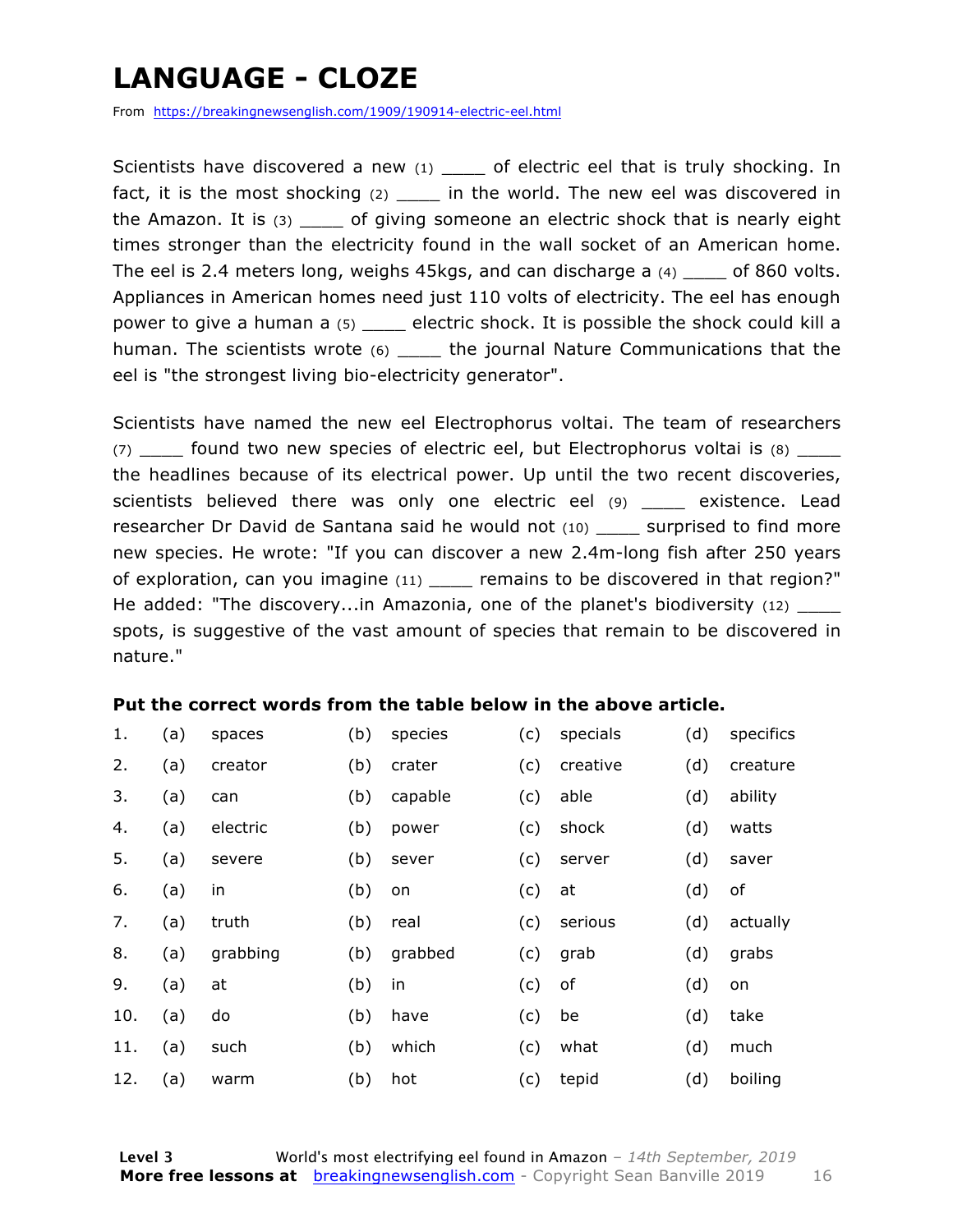## **SPELLING**

From https://breakingnewsenglish.com/1909/190914-electric-eel.html

### **Paragraph 1**

- 1. the most shocking racutere in the world
- 2. apabcle of giving someone an electric shock
- 3. ishdracge a shock of 860 volts
- 4. ppianalces in American homes
- 5. a vesere electric shock
- 6. the strongest living bio-electricity enrgtaeor

### **Paragraph 2**

- 7. grabbing the edhilanes
- 8. two erecnt discoveries
- 9. only one electric eel in xseetince
- 10. 250 years of xpoetarilon
- 11. discovered in that gerion
- 12. the planet's dbeivriisoty hot spots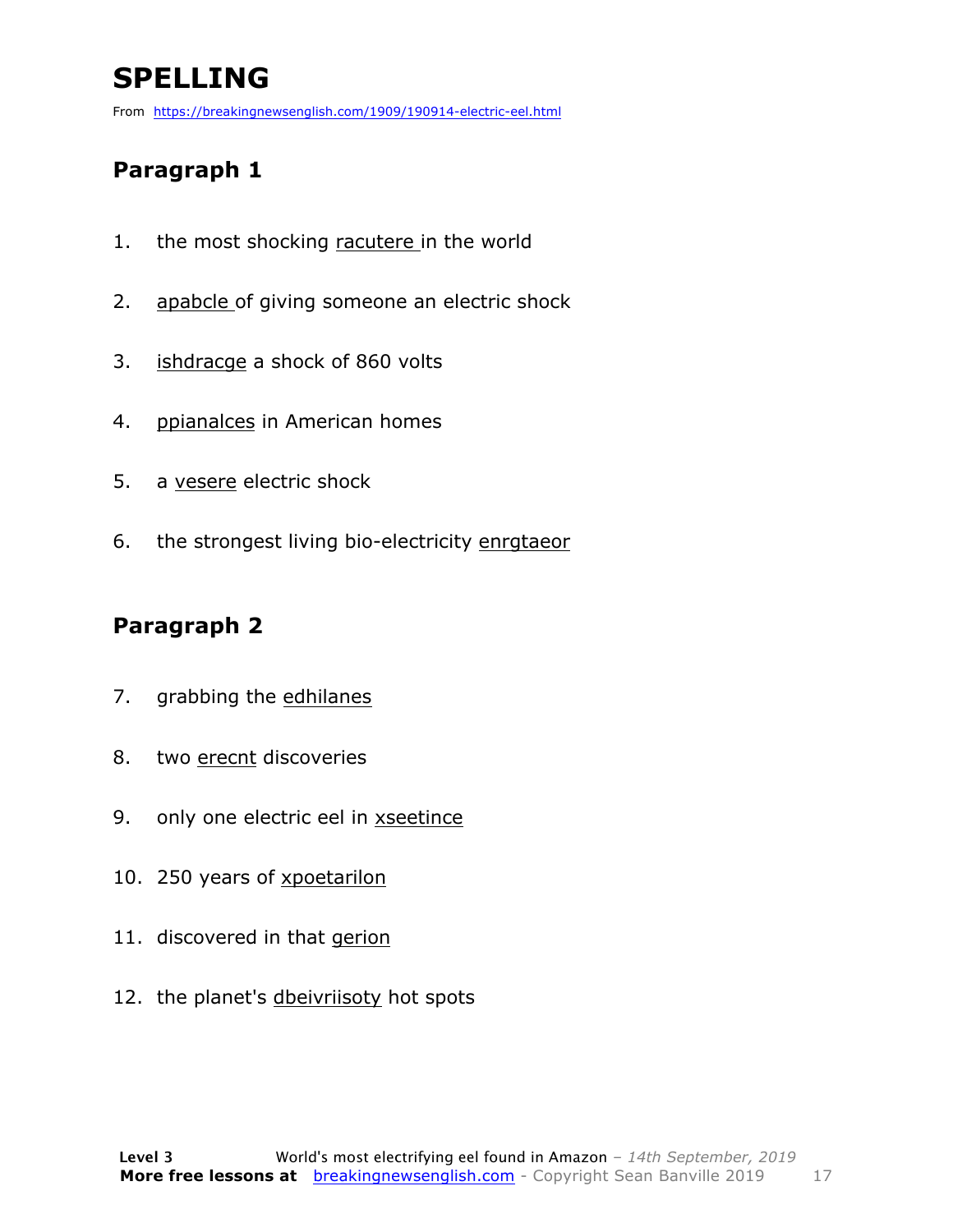## **PUT THE TEXT BACK TOGETHER**

From https://breakingnewsenglish.com/1909/190914-electric-eel.html

### **Number these lines in the correct order.**

- ( ) power to give a human a severe electric shock. It is possible the shock could kill a human. The scientists wrote in the
- ( ) spots, is suggestive of the vast amount of species that remain to be discovered in nature."
- ( ) socket of an American home. The eel is 2.4 meters long, weighs 45kgs, and can discharge a shock of
- ( ) two new species of electric eel, but Electrophorus voltai is grabbing the headlines because of its electrical power. Up until the two recent
- ( ) discoveries, scientists believed there was only one electric eel in existence. Lead researcher
- ( ) in that region?" He added: "The discovery...in Amazonia, one of the planet's biodiversity hot
- ( ) fish after 250 years of exploration, can you imagine what remains to be discovered
- ( *1* ) Scientists have discovered a new species of electric eel that is truly shocking. In fact, it is the most
- ( ) Dr David de Santana said he would not be surprised to find more new species. He wrote: "If you can discover a new 2.4m-long
- ( ) giving someone an electric shock that is nearly eight times stronger than the electricity found in the wall
- ( ) 860 volts. Appliances in American homes need just 110 volts of electricity. The eel has enough
- () journal Nature Communications that the eel is "the strongest living bio-electricity generator".
- ( ) shocking creature in the world. The new eel was discovered in the Amazon. It is capable of
- ( ) Scientists have named the new eel Electrophorus voltai. The team of researchers actually found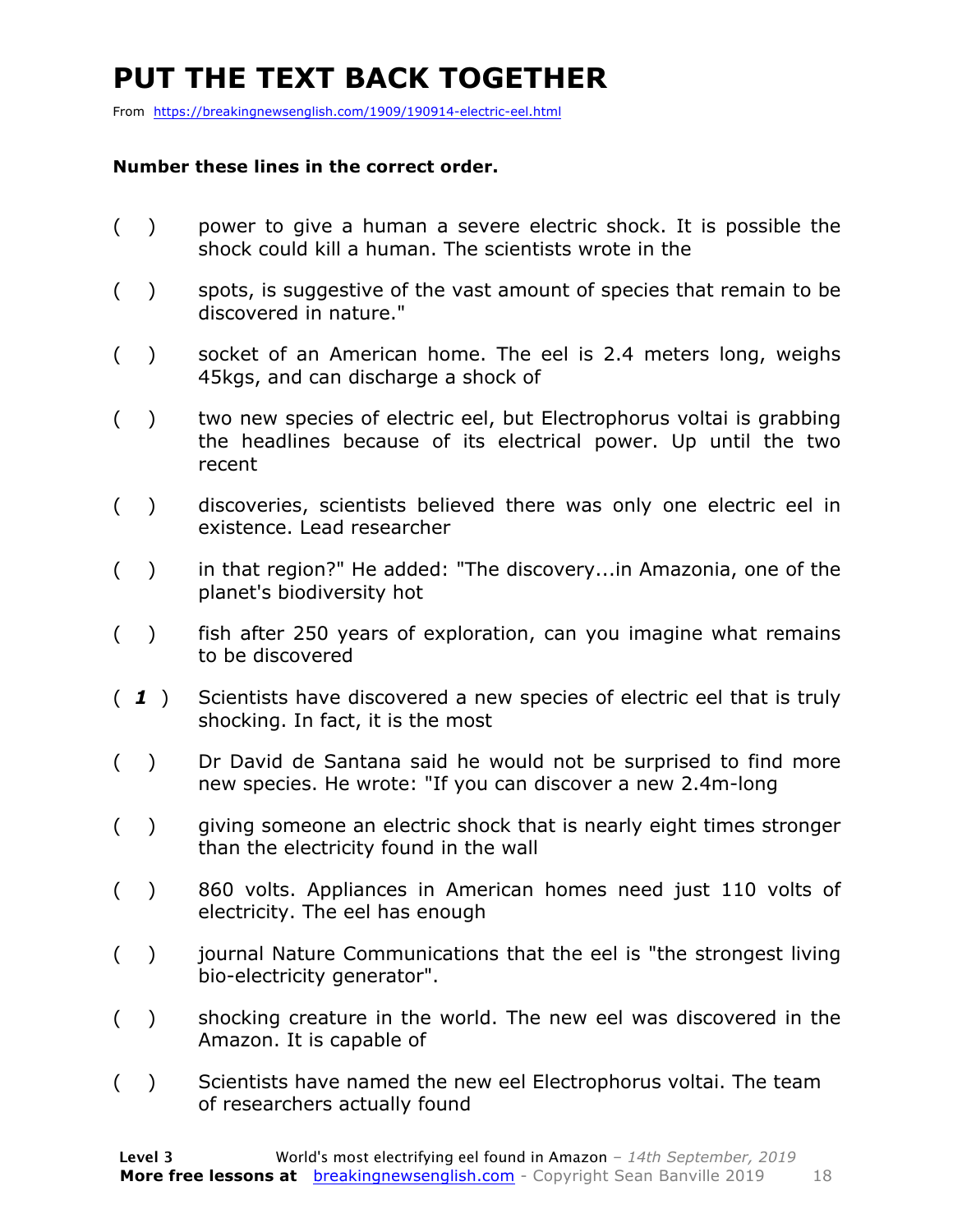### **PUT THE WORDS IN THE RIGHT ORDER**

From https://breakingnewsenglish.com/1909/190914-electric-eel.html

1. species eel . a discovered electric Scientists of new

2. in world . It's the shocking the most creature

3. It's an giving capable someone of electric shock .

4. found The the in electricity wall socket .

5. the is The strongest eel bio-electricity living generator .

6. found two new species of Researchers electric eel .

7. headlines Grabbing of because the its electrical power .

8. was electric one only eel There in existence .

9. of the planet's biodiversity One hot spots .

10. that be to remain discovered Species in nature .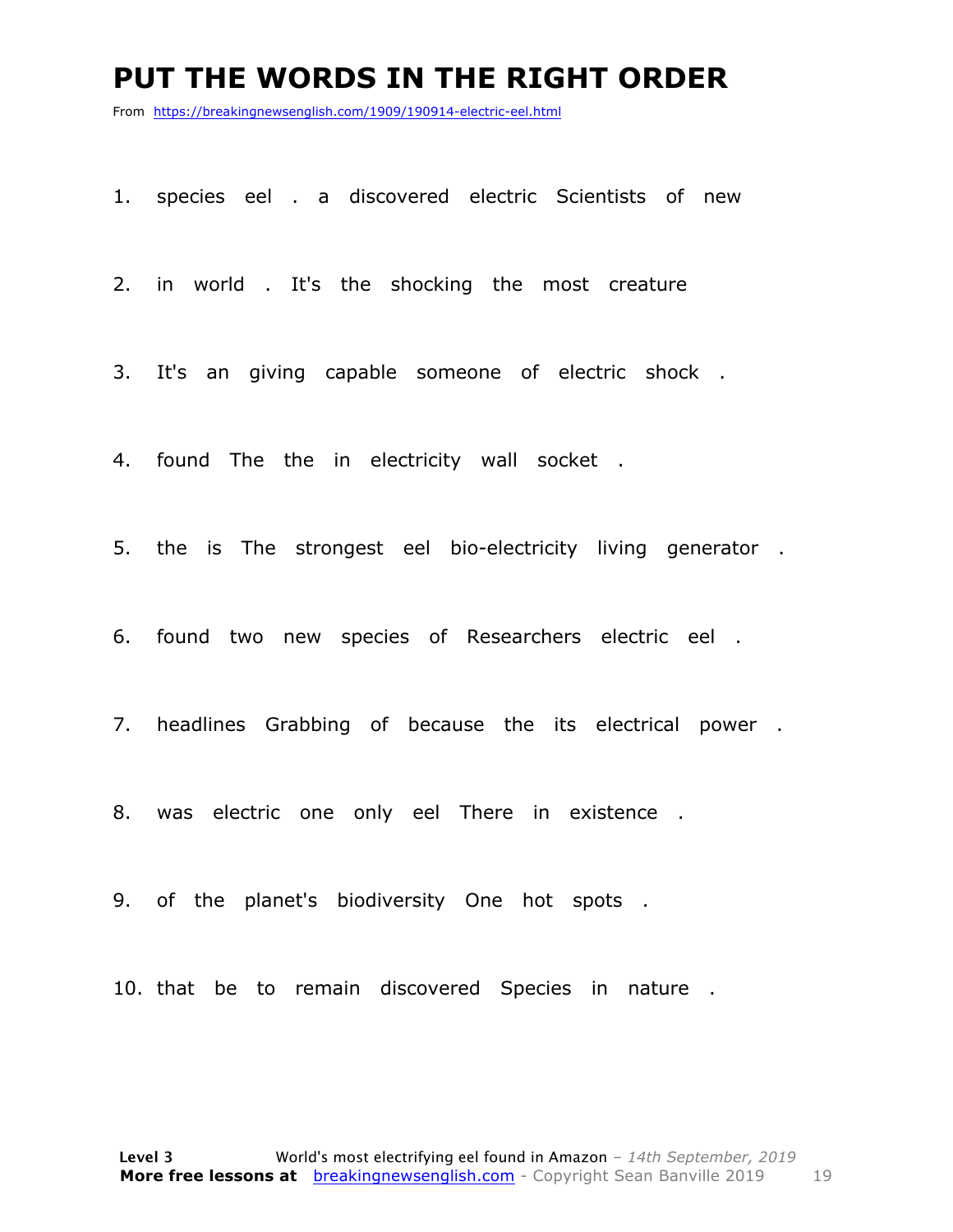## **CIRCLE THE CORRECT WORD (20 PAIRS)**

From https://breakingnewsenglish.com/1909/190914-electric-eel.html

Scientists have discovered a new *species / specials* of electric eel that is truly shocking. In *factual / fact*, it is the most shocking creature in the world. The *new / newt* eel was discovered in the Amazon. It is capable of giving someone an electric *shocking / shock* that is nearly eight times stronger than the electricity found in the wall socket of *an / the* American home. The eel is 2.4 meters long, *weight / weighs* 45kgs, and can discharge a shock of 860 *bolts / volts*. Appliances in American homes need just 110 volts of electricity. The eel has enough power to give a human a *sever / severe* electric shock. It is possible the shock could kill a human. The scientists wrote in the *journal / journey* Nature Communications that the eel is "the strongest *living / life* bio-electricity generator".

Scientists have *naming / named* the new eel Electrophorus voltai. The team of researchers *actual / actually* found two new species of electric eel, but Electrophorus voltai is *grabbed / grabbing* the headlines because of its electrical power. Up until the two *recent / recently* discoveries, scientists believed there was only one electric eel in *existence / exist*. Lead researcher Dr David de Santana said he would not be *surprise / surprised* to find more new species. He wrote: "If you *can / able* discover a new 2.4m-long fish after 250 years of exploration, can you imagine *what / that* remains to be discovered in that region?" He added: "The discovery...in Amazonia, *two / one* of the planet's biodiversity hot spots, is suggestive of the vast amount of species that remain to be discovered in *nurture / nature*."

### **Talk about the connection between each pair of words in italics, and why the correct word is correct.**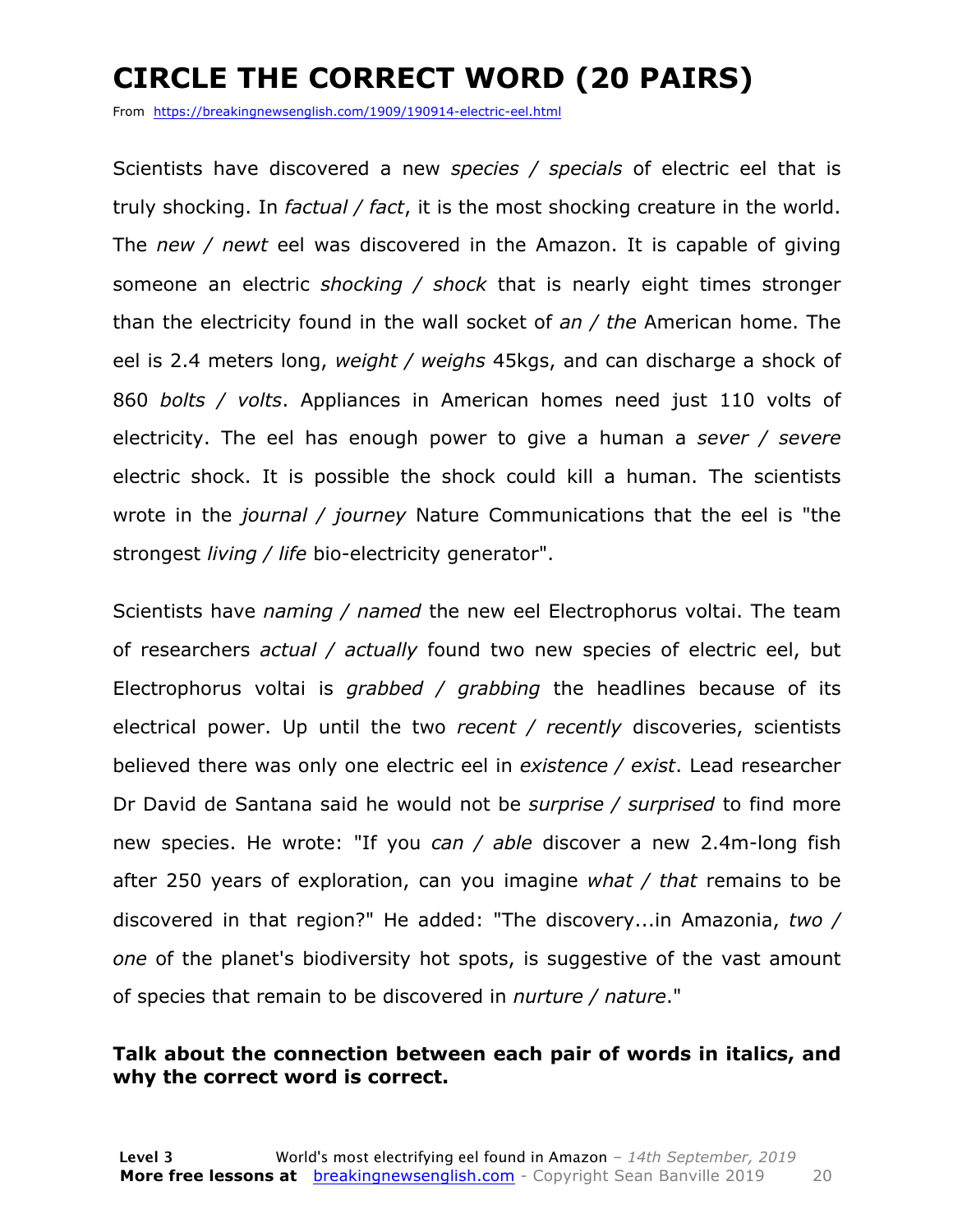## **INSERT THE VOWELS (a, e, i, o, u)**

From https://breakingnewsenglish.com/1909/190914-electric-eel.html

S c\_ **\_** n t\_s t s h\_v\_ d\_s c\_v\_r\_d \_ n\_w s p\_c\_ **\_** s \_f \_l\_c t r\_c \_ **\_** l t h\_t \_s t r\_l y s h\_c k\_n g . I n f\_c t , \_t \_s t h\_ m\_s t s h\_c k\_n g c r\_ **\_** t\_r\_ \_n t h\_ w\_r l d . T h\_ n\_w \_ **\_** l w\_s d\_s c\_v\_r\_d \_n t h\_ A m\_z\_n . I t \_s c\_p\_b l\_ \_f g\_v\_n g s\_m\_ **\_** n\_ \_n \_l\_c t r\_c s h\_c k t h\_t \_s n\_ **\_** r l y \_ **\_** g h t t\_m\_s s t r\_n g\_r t h\_n t h\_ \_l\_c t r\_c\_t y f\_ **\_** n d \_n t h\_ w\_l l s\_c k\_t \_f \_n A m\_r\_c\_n h\_m\_. T h\_ \_ **\_** l \_s 2 . 4 m\_t\_r s l\_n g , w\_ **\_** g h s 4 5 k g s , \_n d c\_n d\_s c h\_r g\_ \_ s h\_c k \_f 8 6 0 v\_l t s . A p p l\_ **\_** n c\_s \_n A m\_r\_c\_n h\_m\_s n\_ **\_** d j\_s t 1 1 0 v\_l t s \_f \_l\_c t r\_c\_t y . T h\_ \_ **\_** l h\_s \_n\_ **\_** g h p\_w\_r t\_ g\_v\_ \_  $h_{m,n}$  \_ s\_v\_r\_ \_l\_c t r\_c s h\_c k . I t \_s p\_s s\_b l\_ t h\_ s h\_c k c\_ **\_** l d k\_l l \_ h\_m\_n . T h\_ s c\_ **\_** n t\_s t s w r\_t\_ \_n t h\_ j\_ **\_** r n\_l N\_t\_r\_ C\_m m\_n\_c\_t\_ **\_** n s t h\_t t h\_ \_ **\_** l \_s " t h\_ s t r\_n g\_s t l\_v\_n g b\_ **\_** -  $\lfloor$   $\lfloor$   $\lfloor$   $\lfloor$   $\lfloor$   $\lfloor$   $\lfloor$   $\lfloor$   $\lfloor$   $\lfloor$   $\lfloor$   $\lfloor$   $\lfloor$   $\lfloor$   $\lfloor$   $\lfloor$   $\lfloor$   $\lfloor$   $\lfloor$   $\lfloor$   $\lfloor$   $\lfloor$   $\lfloor$   $\lfloor$   $\lfloor$   $\lfloor$   $\lfloor$   $\lfloor$   $\lfloor$   $\lfloor$   $\lfloor$   $\lfloor$   $\lfloor$   $\lfloor$   $\lfloor$   $\lfloor$   $\lfloor$ 

S c\_ **\_** n t\_s t s h\_v\_ n\_m\_d t h\_ n\_w \_ **\_** l E l\_c t r\_p h\_r\_s v\_l t\_ **\_** . T h\_ t\_ **\_** m \_f r\_s\_ **\_** r c h\_r s \_c t\_ **\_** l l y f\_ **\_** n d t w\_ n\_w s p\_c\_ **\_** s \_f \_l\_c t r\_c \_ **\_** l , b\_t E l\_c t r\_p h\_r\_s v\_l t\_ **\_** \_s g r\_b b\_n g t h\_ h\_ **\_**  d l\_n\_s b\_c\_ **\_** s\_ \_f \_t s \_l\_c t r\_c a l p\_w\_r . U p \_n t\_l t h\_ t w\_ r\_c\_n t d\_s c\_v\_r\_ **\_** s , s c\_ **\_** n t\_s t s b\_l\_ **\_** v\_d t h\_r\_ w\_s \_n l y \_n\_ \_l\_c t r\_c \_ **\_** l \_n \_x\_s t\_n c\_. L\_ **\_** d r\_s\_ **\_** r c h\_r D r D\_v\_d d\_ S\_n t\_n\_ s \_ **\_** d h\_ w\_ **\_** l d n\_t b\_ s\_r p r\_s\_d t\_ f\_n d m\_r\_ n\_w s p\_c\_ **\_** s . H\_ w r\_t\_: " I f y\_ **\_** c\_n d\_s c\_v\_r \_ n\_w 2 . 4 m - l\_n g f\_s h \_f t\_r 2 5 0 y\_ **\_** r s \_f \_x p l\_r\_t\_ **\_** n , c\_n y\_ **\_** \_m\_g\_n\_ w h\_t r\_m\_ **\_** n s t\_ b\_ d\_s c\_v\_r\_d \_n t h\_t r\_g\_ **\_** n ? " H\_ \_d d\_d : " T h\_ d\_s c\_v\_r y . . .\_n A m\_z\_n\_ **\_** , \_n\_ \_f t h\_ p l\_n\_t ' s b\_ **\_** d\_v\_r s\_t y h\_t s p\_t s , \_s s\_g g\_s t\_v\_ \_f t h\_ v\_s t \_m\_ **\_** n t \_f s p\_c\_ **\_** s t h\_t r\_m\_ **\_** n t\_ b\_  $d$ <sub>\_</sub>s c\_v\_r\_d \_n n\_t\_r\_. "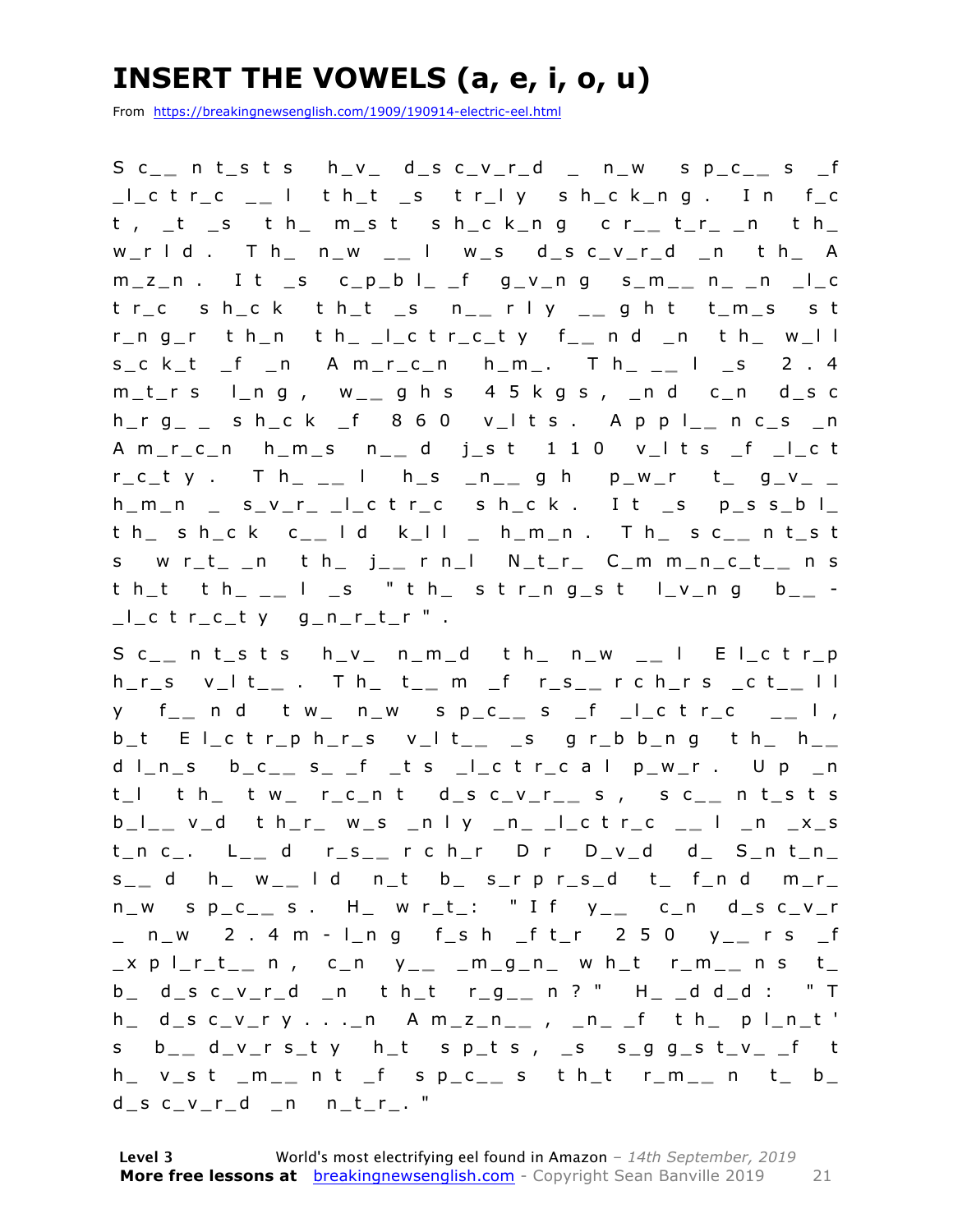### **PUNCTUATE THE TEXT AND ADD CAPITALS**

From https://breakingnewsenglish.com/1909/190914-electric-eel.html

scientists have discovered a new species of electric eel that is truly shocking in fact it is the most shocking creature in the world the new eel was discovered in the amazon it is capable of giving someone an electric shock that is nearly eight times stronger than the electricity found in the wall socket of an american home the eel is 24 meters long weighs 45kgs and can discharge a shock of 860 volts appliances in american homes need just 110 volts of electricity the eel has enough power to give a human a severe electric shock it is possible the shock could kill a human the scientists wrote in the journal nature communications that the eel is the strongest living bioelectricity generator

scientists have named the new eel electrophorus voltai the team of researchers actually found two new species of electric eel but electrophorus voltai is grabbing the headlines because of its electrical power up until the two recent discoveries scientists believed there was only one electric eel in existence lead researcher dr david de santana said he would not be surprised to find more new species he wrote if you can discover a new 24mlong fish after 250 years of exploration can you imagine what remains to be discovered in that region he added the discovery in amazonia one of the planets biodiversity hot spots is suggestive of the vast amount of species that remain to be discovered in nature"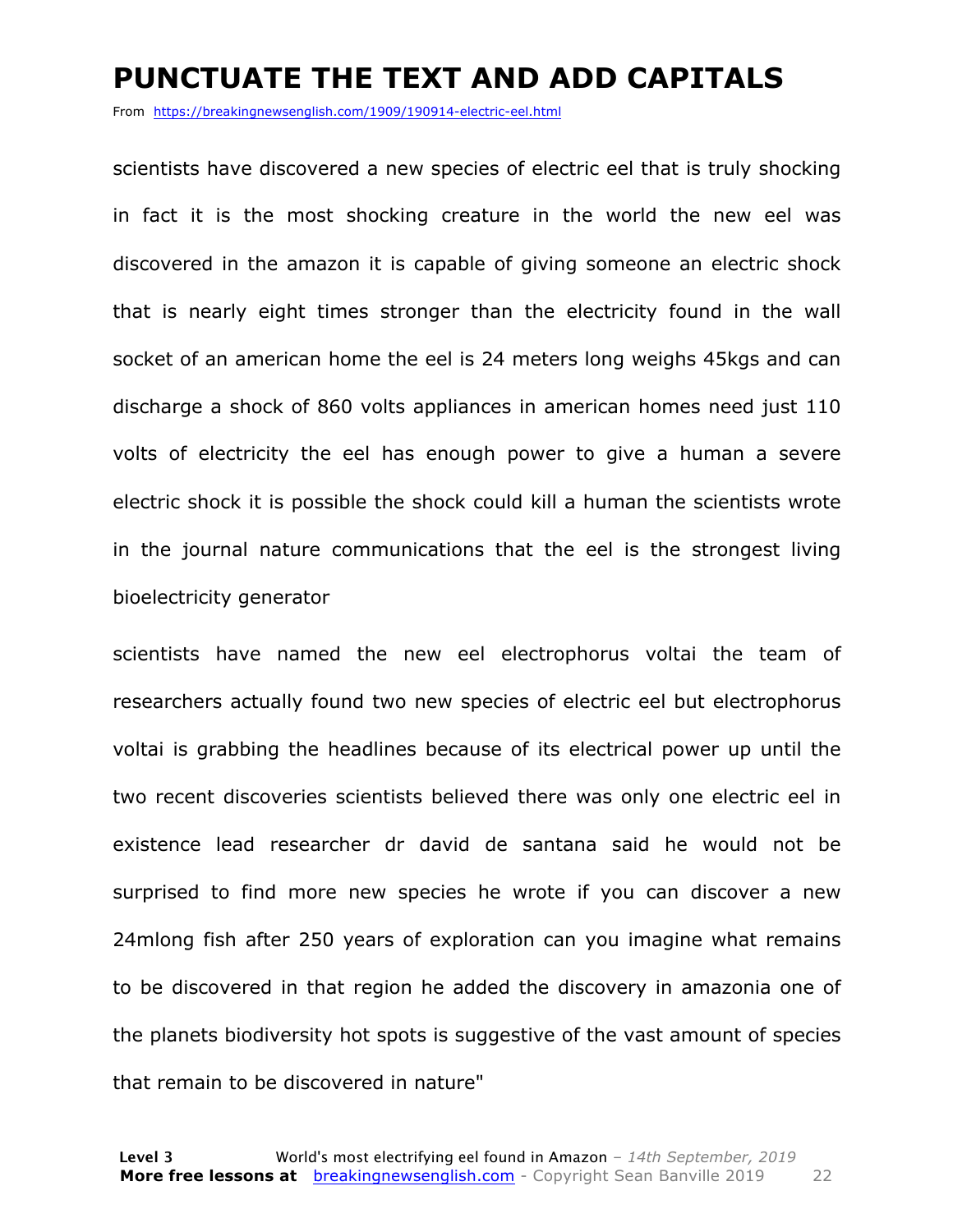## **PUT A SLASH ( / ) WHERE THE SPACES ARE**

From https://breakingnewsenglish.com/1909/190914-electric-eel.html

Scientistshavediscoveredanewspeciesofelectriceelthatistrulyshocki ng.Infact,itisthemostshockingcreatureintheworld.Theneweelwasdi scoveredintheAmazon.Itiscapableofgivingsomeoneanelectricshock thatisnearlyeighttimesstrongerthantheelectricityfoundinthewallsoc ketofanAmericanhome.Theeelis2.4meterslong,weighs45kgs,andca ndischargeashockof860volts.AppliancesinAmericanhomesneedjust 110voltsofelectricity.Theeelhasenoughpowertogiveahumanasevere electricshock.Itispossibletheshockcouldkillahuman.Thescientistswr oteinthejournalNatureCommunicationsthattheeelis"thestrongestliv ingbio-electricitygenerator".ScientistshavenamedtheneweelElectro phorusvoltai.Theteamofresearchersactuallyfoundtwonewspeciesof electriceel,butElectrophorusvoltaiisgrabbingtheheadlinesbecauseof itselectricalpower.Upuntilthetworecentdiscoveries,scientistsbelieve dtherewasonlyoneelectriceelinexistence.LeadresearcherDrDavidde Santanasaidhewouldnotbesurprisedtofindmorenewspecies.Hewrot e:"Ifyoucandiscoveranew2.4m-longfishafter250yearsofexploratio n,canyouimaginewhatremainstobediscoveredinthatregion?"Headd ed:"Thediscovery...inAmazonia,oneoftheplanet'sbiodiversityhotsp ots,issuggestiveofthevastamountofspeciesthatremaintobediscover edinnature."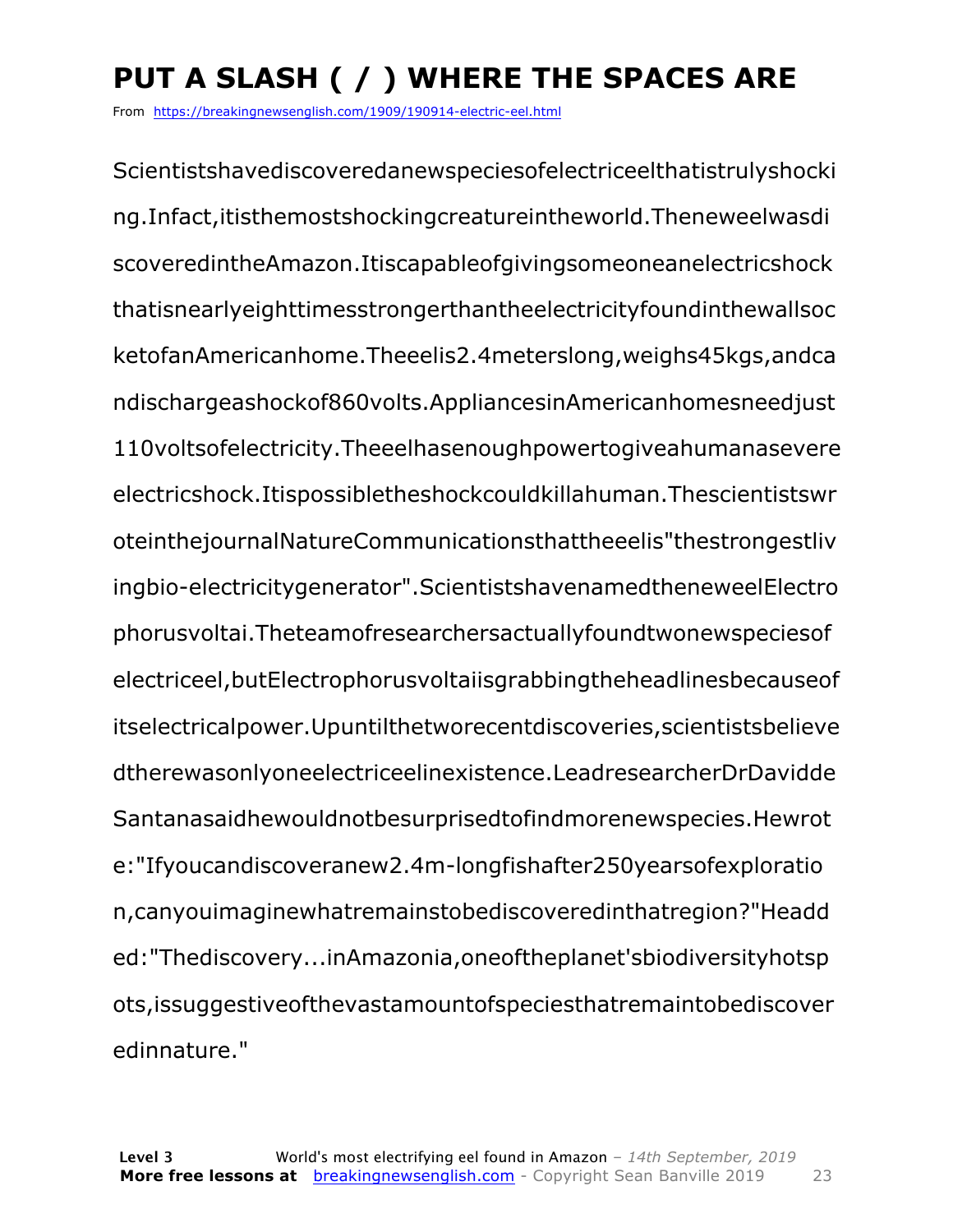## **FREE WRITING**

From https://breakingnewsenglish.com/1909/190914-electric-eel.html

Write about electric eels for 10 minutes. Comment on your partner's paper.

|  | -                        |
|--|--------------------------|
|  |                          |
|  | $\overline{\phantom{0}}$ |
|  |                          |
|  |                          |
|  |                          |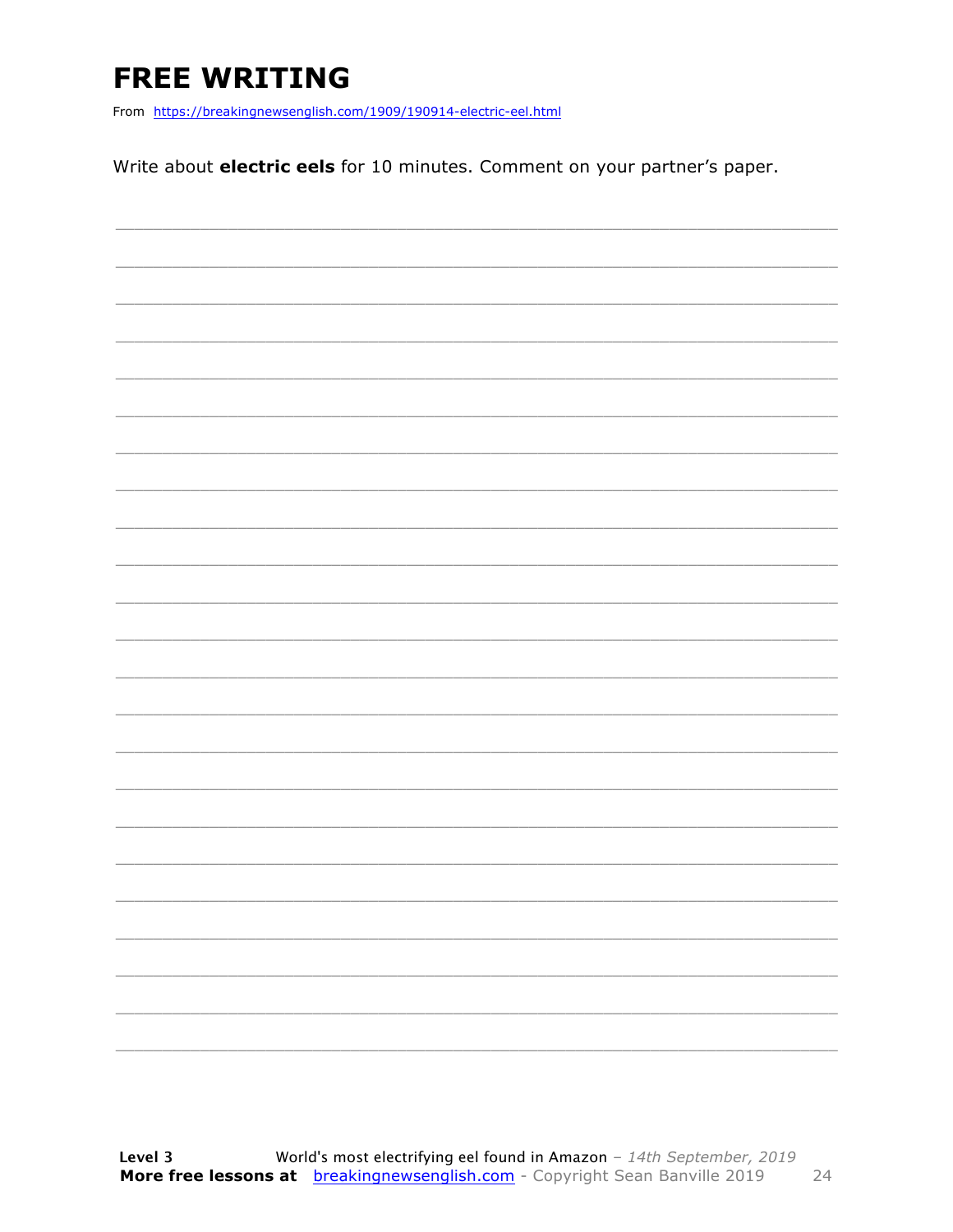## **ACADEMIC WRITING**

From https://breakingnewsenglish.com/1909/190914-electric-eel.html

We should spend much more money looking for new species. Discuss.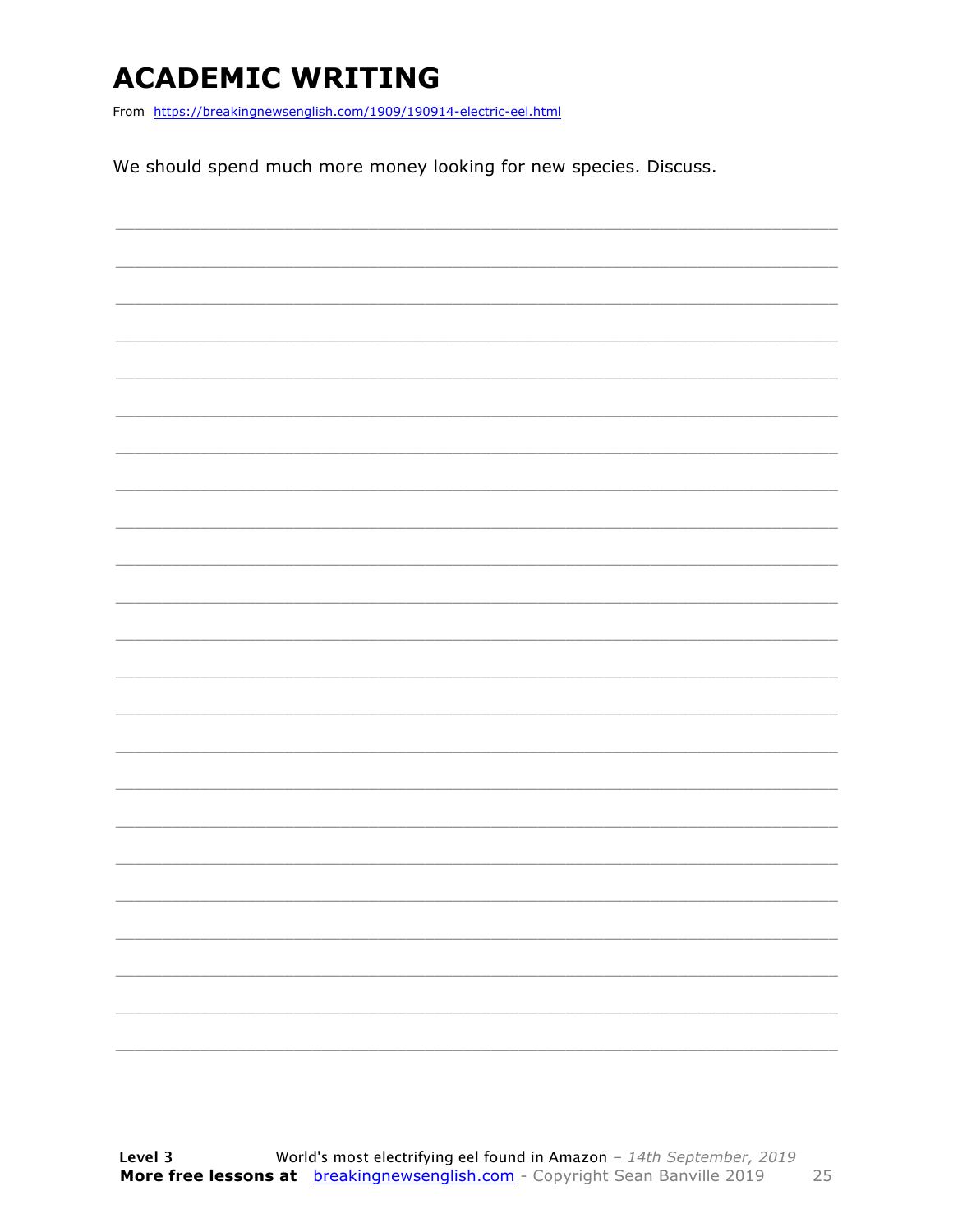### **HOMEWORK**

**1. VOCABULARY EXTENSION:** Choose several of the words from the text. Use a dictionary or Google's search field (or another search engine) to build up more associations / collocations of each word.

**2. INTERNET:** Search the Internet and find out more about this news story. Share what you discover with your partner(s) in the next lesson.

**3. ELECTRIC EELS:** Make a poster about electric eels. Show your work to your classmates in the next lesson. Did you all have similar things?

**4. NEW SPECIES:** Write a magazine article about spending more money to find new species. Include imaginary interviews with people who are for and against this.

Read what you wrote to your classmates in the next lesson. Write down any new words and expressions you hear from your partner(s).

**5. WHAT HAPPENED NEXT?** Write a newspaper article about the next stage in this news story. Read what you wrote to your classmates in the next lesson. Give each other feedback on your articles.

**6. LETTER:** Write a letter to an expert on electric eels. Ask him/her three questions about them. Give him/her three of your opinions on them. Read your letter to your partner(s) in your next lesson. Your partner(s) will answer your questions.